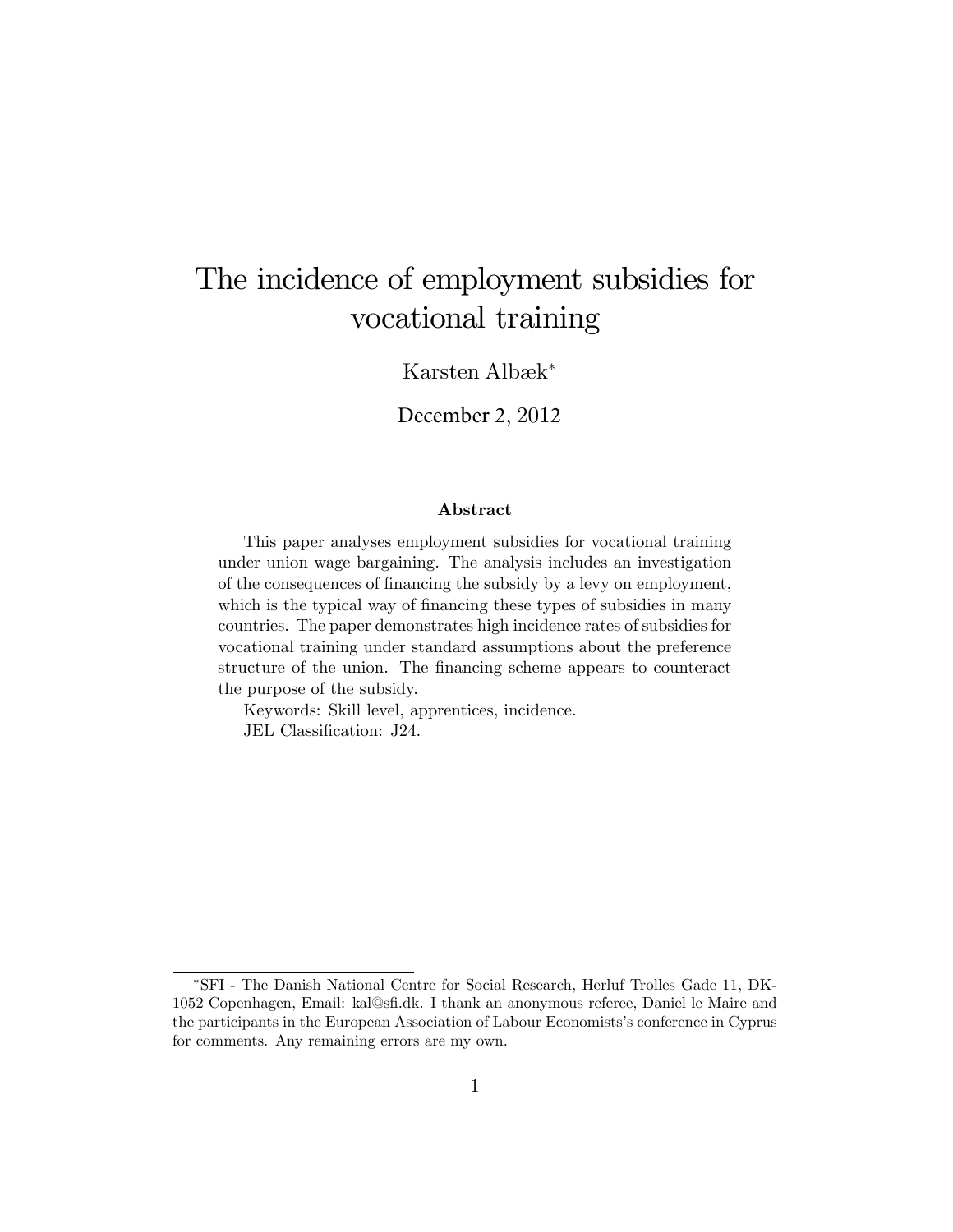### 1 Introduction

In most countries employer-provided training plays a role in human capital formation. National programmes involving work-related training of young people are a common phenomenon. Vocational training in Örms as an alternative to school-based education is often an important element in increasing the skill level of the work force. Several countries have  $-$  or have had  $-$  some form of employment subsidies for furthering vocational training.

In some countries vocational training takes the form of apprenticeship programmes that combine formal education with training and experience at workplace programmes that are subject to externally imposed and monitored training standards. Whilst the prototypical example of a large-scale apprenticeship programme is the German one, extensive apprenticeship programmes also exist in Germanyís neighbouring countries: Austria, Denmark and Switzerland. The participation rate in Switzerland is around 75 per cent and the German rate is around 67 per cent (Ryan et al. 2010, p. 5), while the Danish rate is around  $45$  per cent (Albæk 2009, p. 48).

As an alternative to school-based education, vocational training has the potential for increasing the share of a youth cohort with completed education. In Europe, vocational training is regarded as a major means of reducing the share of early leavers from education to a target level of below 10 per cent (see European Commission 2010). Employment subsidies might be one of the instruments applied in an attempt at increasing participation in vocational training.

This article analyses the efficiency of employment subsidies for furthering vocational training. Under standard assumptions, employment subsidies a§ect wage formation, leading to some amount of incidence of the subsidy. The analysis in this article shows high incidence rates of employment subsidies for vocational training. The benchmark case is an incidence rate of one, implying that employment subsidies are completely ineffective in furthering vocational training. Extensions of the benchmark case result in incidence rates both lower and higher than one.

Subsidies for training might constitute a remedy for failures in the market for human capital. Stevens (2001) analyses the ability of training subsidies that Örms pay to overcome both market failures in the form of capital market imperfections and 'poaching' externalities, where a share of the benefit of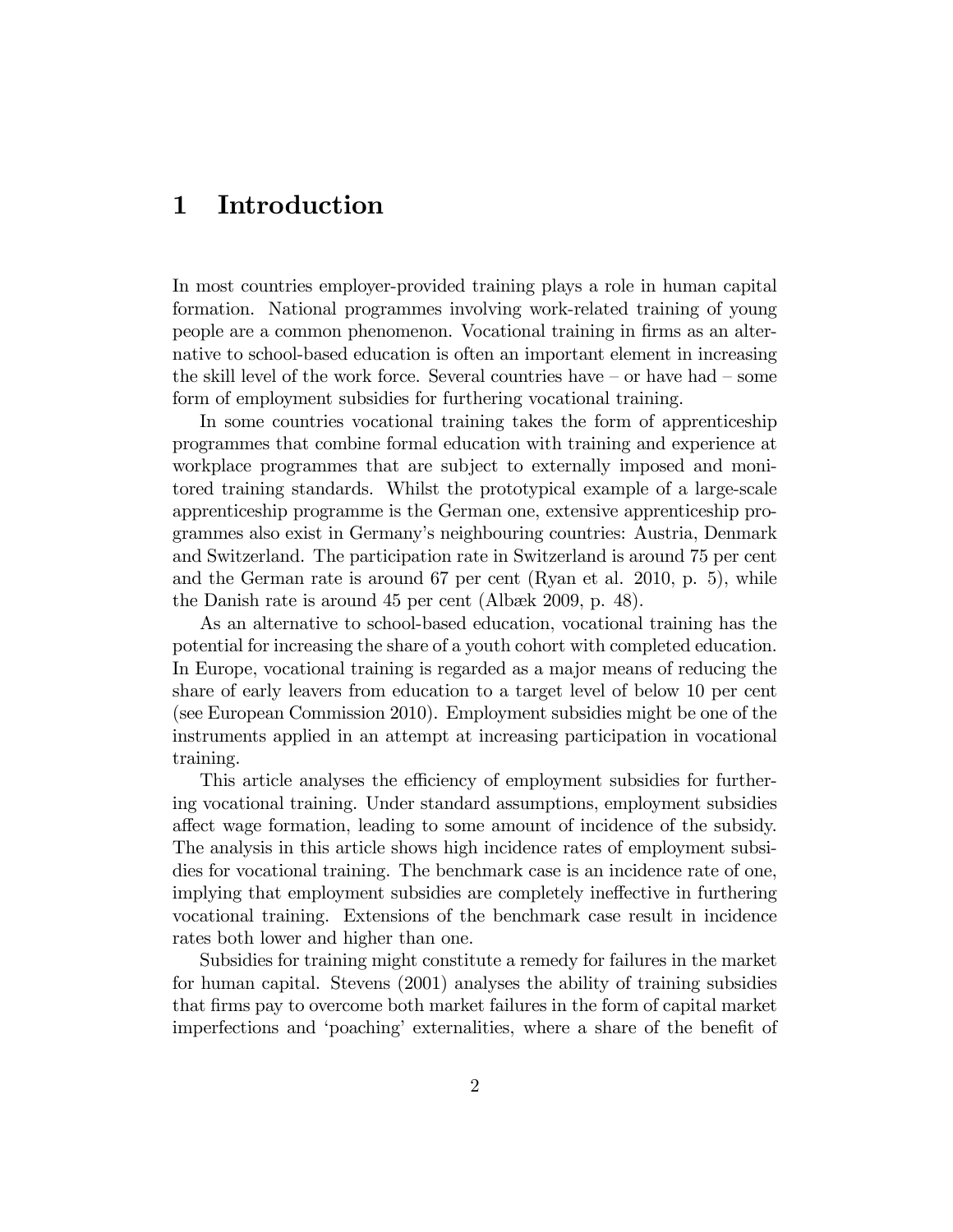training accrues to those Örms that hire trained workers. The analysis of the role of asymmetric information between workers and firms in Malcomson et al.  $(2003)$  results in a recommendation of a subsidy to firms for completed apprenticeships to overcome incentive problems inherent in apprenticeship contracts. Both Stevens (2001) and Malcomson et al. (2003) are normative papers that analyse whether vocational training subsidies are desirable or not. Acemoglu and Pischke (1999) review the contributions extending Beckerís competitive models of human capital formation.

The German system of vocational training is analysed in, for example Dustmann and Schönberg (2009) and Acemoglu and Pischke (1998), who both emphasize the importance of noncompetitive wage setting in human capital formation. A survey by Wolter and Ryan (2011) contains an international overview of vocational training and reviews the various issues related to research on apprenticeship systems.

The analysis of incidence in this article is carried out under the assumption of unionised wage bargaining. Unionisation is a characteristic of many countries that have formal employer-provided training programmes, especially countries with large-scale apprenticeship programmes.<sup>1</sup>

Some amount of incidence of employment subsidies is a standard result in union models (see, e.g. the surveys in Oswald 1985, Booth 1995, Cahuc and Zylberberg 2004 or Layard, Nickell and Jackman 2005). If employment is a normal good, the basic result is incidence rates less than one. This article demonstrates sharper results in the case of employment subsidies for vocational training, as the benchmark case in this article is complete incidence of the employment subsidy.

The framework is a union wage-setting model, which is the standard framework in labour market policy analysis (see, e.g. Holmlund and Lundborg 1988, and Calmfors and Lang 1995). The simplifying assumption of a union wage-setting model makes possible obtaining analytical solutions, in contrast to more elaborate models of the impact of employment subsidies, which are analysed via calibration and numerical calculation (see, e.g. Brown, Merkl and Snower 2011).

Government intervention to further vocational training is common: According to Steedman  $(2010)$ , p. 3,  $\langle$ In all the apprentice countries demand is still not adequate to provide for all those seeking apprenticeship and gov-

<sup>1</sup>Collective bargaining agreements cover more than 60 per cent of the contracts in 14 of the 19 continental European countries listed in OECD (2004) Table 3.3.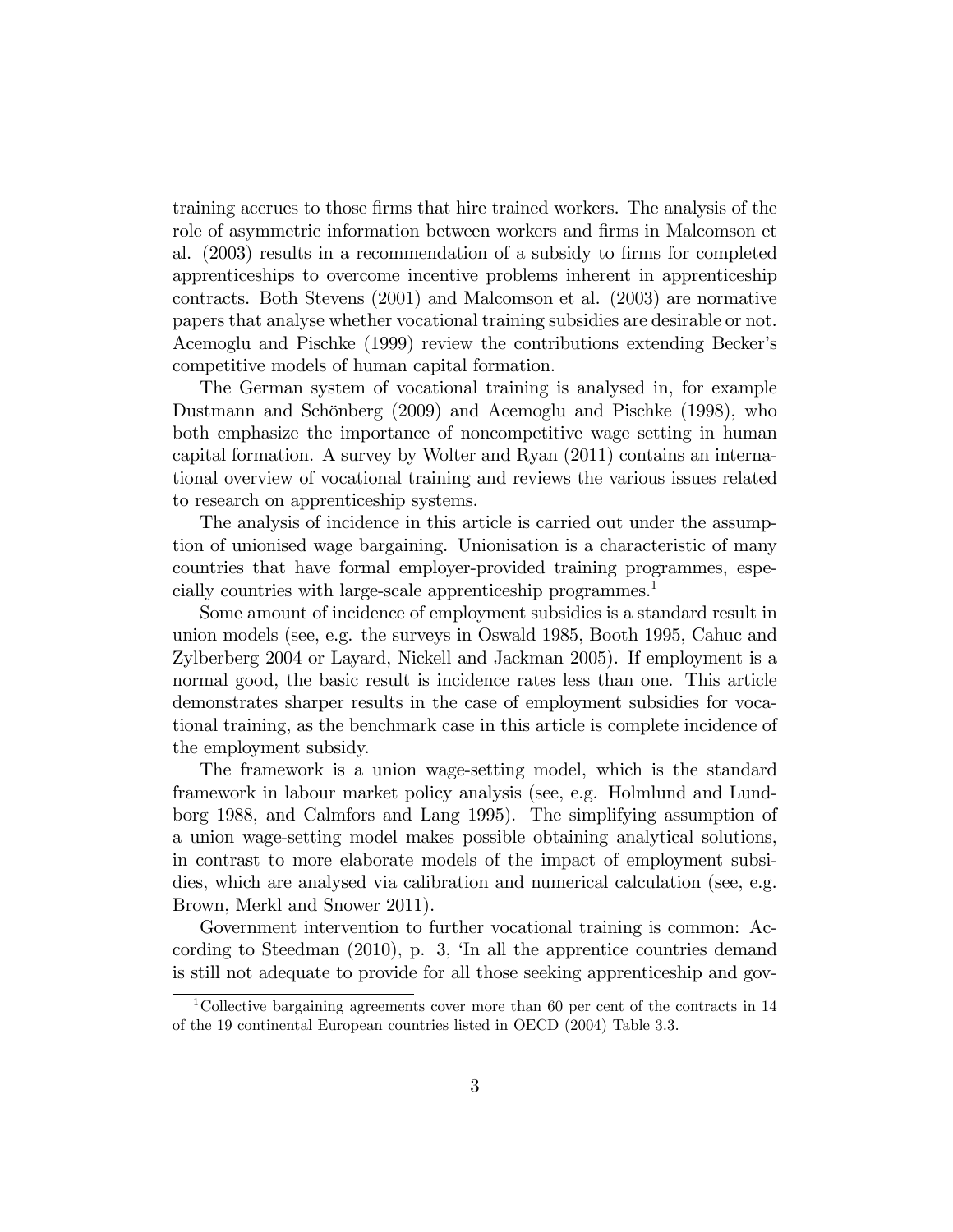ernment payments to employers are available in all apprentice countries  $$ except for England – to encourage demand<sup>7</sup>.<sup>2</sup> If large shares of youth cohorts follow the vocational training path, the costs of employment subsidies are substantial. Subsidy schemes for large shares of youth cohorts exist in both Germany (CEDEFOP 2011a), Austria (CEDEFOP 2011b) and Denmark (Albæk 2009).

With respect to financing, several countries have financed employment subsidies for training with a levy on employment (Stevens 2001, p. 485). Firms that do not engage in training pay employment taxes, with the revenue subsidizing other firms that train workers. This article includes an analysis of the effects of this type of financing, finding that financing through employment taxes tends to counteract the purpose of the training subsidy.<sup>3</sup>

In Germany, financing vocational training by an employer levy is limited to the construction industry, where all enterprises pay into a joint fund used for reimbursing enterprise expenditure on training (CEDEFOP 2011a, p. 104) However, an extension of this Önancing scheme to other sectors is from time to time a policy issue in Germany (see, e.g. IAB  $2004)^4$ . In Austria, parts of the expenditures for vocational training is paid by the Family Compensation Fund, which is mainly Önanced by a levy on employers (CEDEFOP 2011b, p. 75). However, most of the various types of employment subsidies are financed out of general government revenue (CEDEFOP 2011b, p. 77). Financing of subsidies for vocational training by a levy on employment takes place on a full scale in Denmark (Albæk 2009).

The relevance of the analysis in this article is not confined to vocational training but can be applied to any groups of employees where attempts are made to further employment by employment subsidies. However, as vocational training is the main example, participants are hereafter termed ëapprentices'.

The article is organized as follows. The model is presented in section (2)

<sup>2</sup>The survey includes Australia, Austria, England, France, Germany, Ireland and Switzerland, which have apprenticeship systems, and Sweden, which does not.

 ${}^{3}$  For a treatment of the effects of taxes in models of collective bargaining, see eg. Sørensen (1999).

<sup>4</sup>For example, in 2004 the SPD and the Green party proposed in the Bundestag an employment subsidy scheme (Berufsausbildungssicherungsgesetz) for furthering apprenticeship training Önanced by a levy on employers (see http://dipbt.bundestag.de/dip21/btd/15/028/1502820.pdf)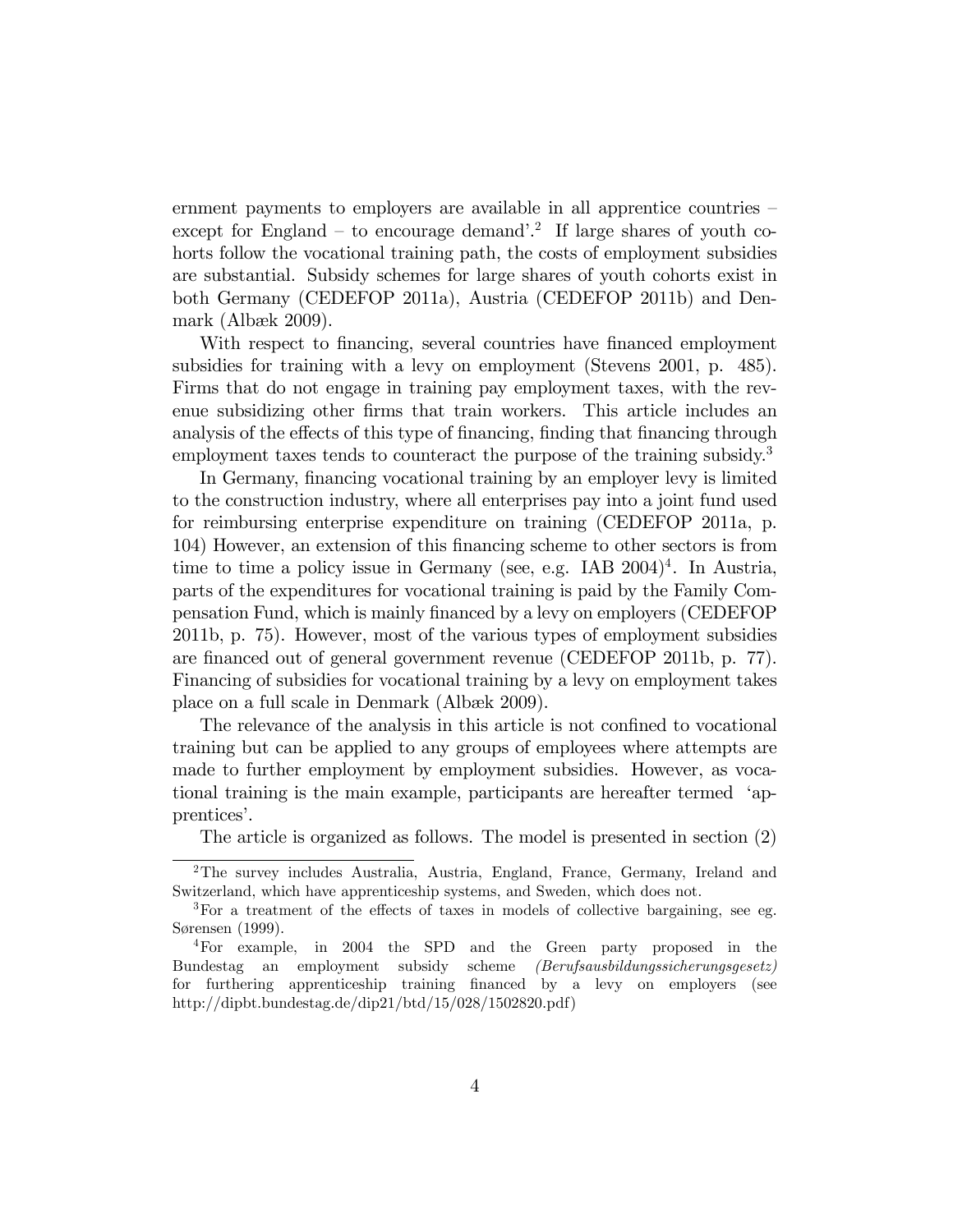and solved in section (3). The next three sections contain interpretations of the solution: section (4) considers a benchmark case in which the union values the employment of apprentices but not their wages. Section (5) extends the analysis to a case in which the union values both their employment and their wages. Section  $(6)$  analyses the effects of financing the subsidy by an employment tax. Section (7) discusses the results.

### 2 The Model

This section establishes the framework for analysing the impact of employment subsidies for apprentices. The building blocks are the specification of a union utility function and labour costs, which take into account subsidies for employing apprentices and the financing of the subsidies.

The utility function of the union is assumed to be

$$
\Omega = U(n, w_n) + V(a, w_a), U_n > 0, U_{w_n} > 0, V_a > 0, V_{w_a} \ge 0,
$$
 (1)

where the arguments are the number of employed workers or union members n, the wage rate of workers  $w_n$ , the number of employed apprentices a, and the wage rate of apprentices  $w_a$ . The utility function is separable in utility for union members  $U()$  and utility of apprentices  $V()$ , and the notation for the derivatives is  $U_n = \partial U/\partial n$ .

Demand functions derived from profit maximization are assumed to be

$$
n(c,d), n_c < 0, n_d > 0,a(c,d), a_c > 0, a_d < 0,
$$
\n
$$
(2)
$$

where c is the costs of employing workers and  $d$  the costs of employing apprentices. These costs deviate from the wage rates as a consequence of the policy measures that the article analyses: a subsidy for employing apprentices and an employment tax for financing the subsidy. $5$ 

The magnitude of the subsidy is denoted s, and the total cost of the subsidy scheme is thus sa. Complete financing of the costs of subsidies by

<sup>&</sup>lt;sup>5</sup>The notation for the derivatives of the demand functions with respect to labour costs is  $n_c = \partial n(c, d)/\partial c$ . The same notation is applied in the following, when I differentiate the demand functions with respect to components of the labour costs. I make this notational choice because this notation makes the expressions and the deductions more readable.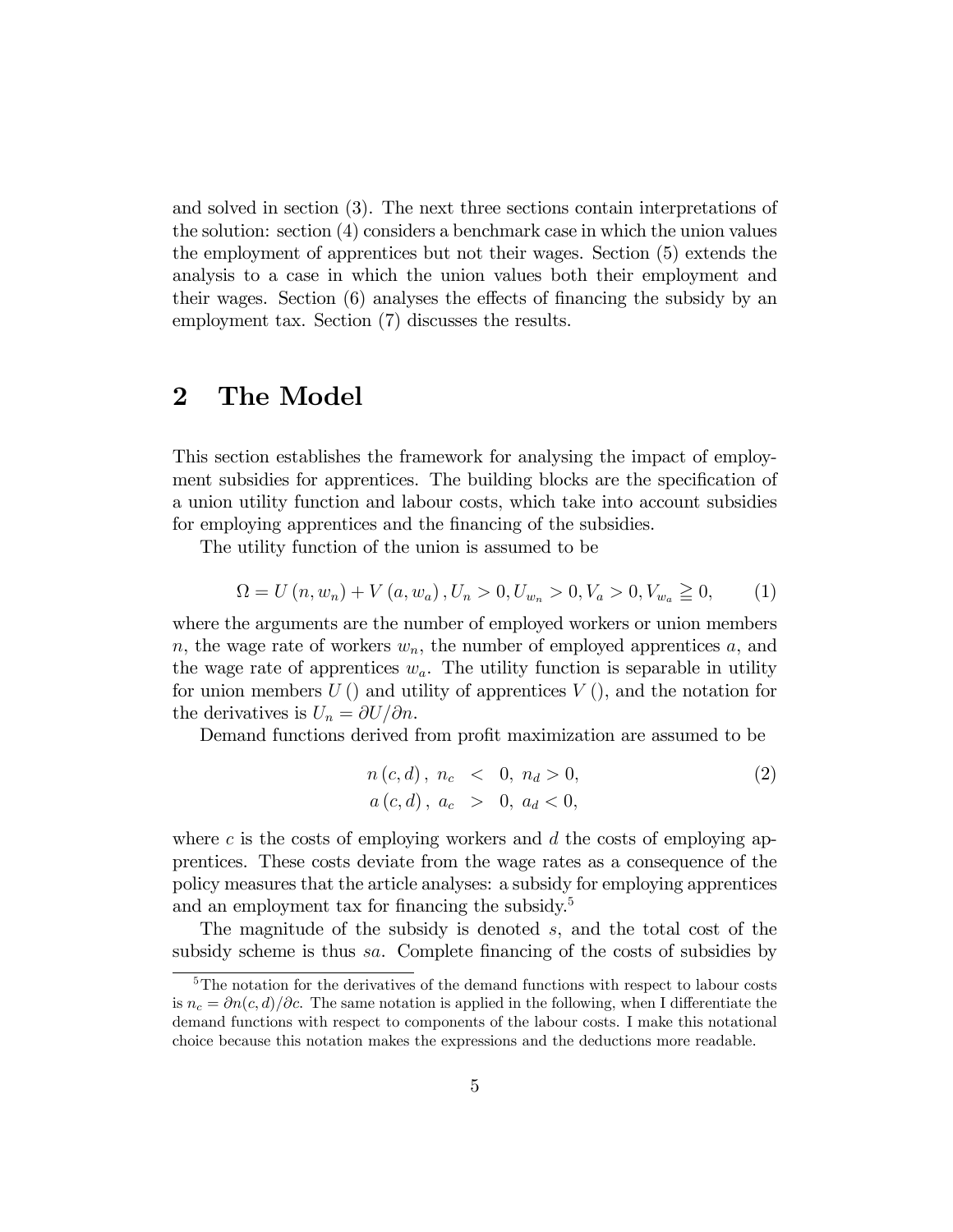an employment tax entails the budget constraint  $tn = sa$ , where t is the employment tax. However, to isolate the effect of financing in the deductions, I assume that the employment tax on workers covers the share  $\theta$  of the subsidy costs, while the share  $1 - \theta$  comes from other sources. The magnitude of the employment tax is thus  $t = \theta s a/n$ . Full financing is a special case, as nothing prevents setting  $\theta = 1$  after the derivations.

The costs of employing workers, c, and apprentices, d, become

$$
c = w_n + t = w_n + \theta s a/n
$$
  
\n
$$
d = w_a - s.
$$
\n(3)

The cost of employing members is the wage rate plus the tax financing the cost of the subsidy for employing apprentices, while the cost of employing apprentices is the wage rate minus the subsidy.

As  $\partial d/\partial w_a = 1$  and  $\partial d/\partial s = -1$ , the derivatives of the costs of employing members become

$$
\frac{\partial c}{\partial w_a} = \theta s \frac{\partial (a/n)}{\partial d} < 0,
$$
\n
$$
\frac{\partial c}{\partial s} = \theta \frac{a}{n} - \theta s \frac{\partial (a/n)}{\partial d} > 0,
$$
\n
$$
\frac{\partial c}{\partial w_a} + \frac{\partial c}{\partial s} = \theta \frac{a}{n} > 0.
$$
\n(4)

An increase in the wage rate of apprentices decreases the employment of apprentices (relative to the employment of members,  $a/n$ ), reduces the cost of the subsidy scheme and the employment tax, and thus lowers the cost of employing members. An increase in the subsidy increases the employment tax to finance the subsidy both for incumbent apprentices and for the new apprentices hired as a consequence of the increase of the subsidy, and thus increases the cost of employing members. When the wage rates of apprentices increase by the same amount as the subsidy, the costs of employing apprentices remain unaltered, but the increase in the subsidy financed by the employment tax increases the cost of employing members. No employment tax,  $\theta = 0$ , implies  $\partial c/\partial w_a = 0$  and  $\partial c/\partial s = 0$ .

The derivatives of the demand functions with respect to the wage rate of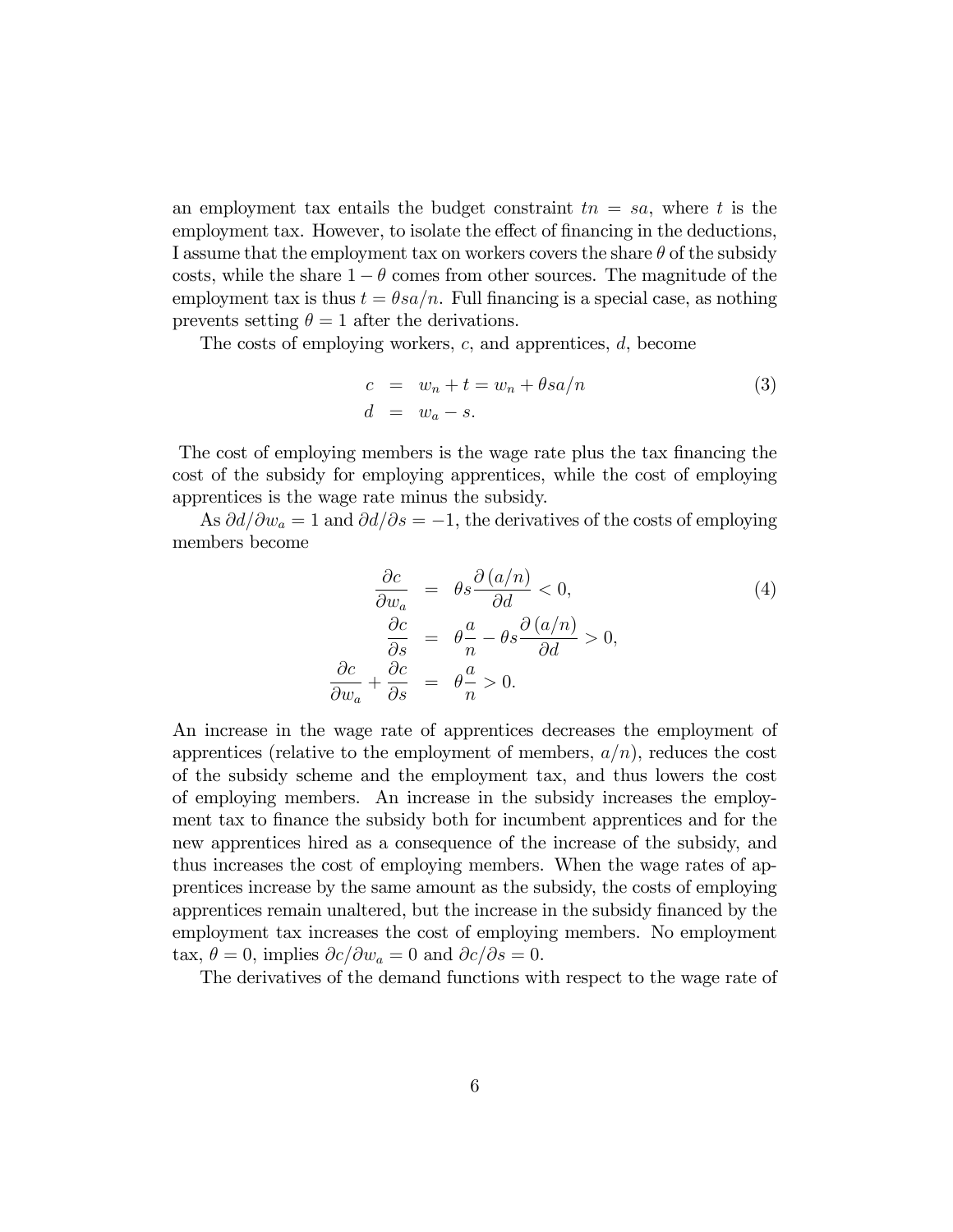apprentices are

$$
n_{w_a} = n_d + n_c \frac{\partial c}{\partial w_a}
$$
  
\n
$$
a_{w_a} = a_d + a_c \frac{\partial c}{\partial w_a}.
$$
\n(5)

An increase in the wage rate of apprentices increases the demand for members via both a direct and an indirect effect through the decrease in the employment tax to finance subsidies. Likewise, an increase in the wage rate for apprentices decreases the employment of apprentices both directly and indirectly through the decreased costs of employing members.

The impact of the subsidy on the demand for members and apprentices becomes

$$
n_s = n_d \frac{\partial d}{\partial s} + n_c \frac{\partial c}{\partial s} = -n_{w_a} + n_c \theta \frac{a}{n}
$$
  
\n
$$
a_s = a_d \frac{\partial d}{\partial s} + a_c \frac{\partial c}{\partial s} = -a_{w_a} + a_c \theta \frac{a}{n},
$$
\n(6)

where the second quality signs follow from application of  $(4)$  and  $(5)$ . An increase in the employment subsidy decreases membership employment both in an amount corresponding to a decrease in the wage rate of apprentices and also as a consequence of the increase in the employment tax, which finances the subsidy. Likewise, an increase in the employment subsidy increases the employment of apprentices corresponding to a reduction of their wage rate and as a consequence of the higher costs of employing members when the employment tax is raised to finance the increase in the subsidy.

When the demand functions (2) are inserted into the utility function (1), the indirect utility function becomes

$$
\Lambda = U(n(c, d), w_n) + V(a(c, d), w_a). \tag{7}
$$

This indirect utility function is the basis of the analysis that follows.

### 3 Solution of the Model

This section derives the impact of a subsidy for the employment of apprentices on the wage rates of apprentices and union members. The basic assumptions are that the union aims at maximizing utility and that the union sets the wage rates.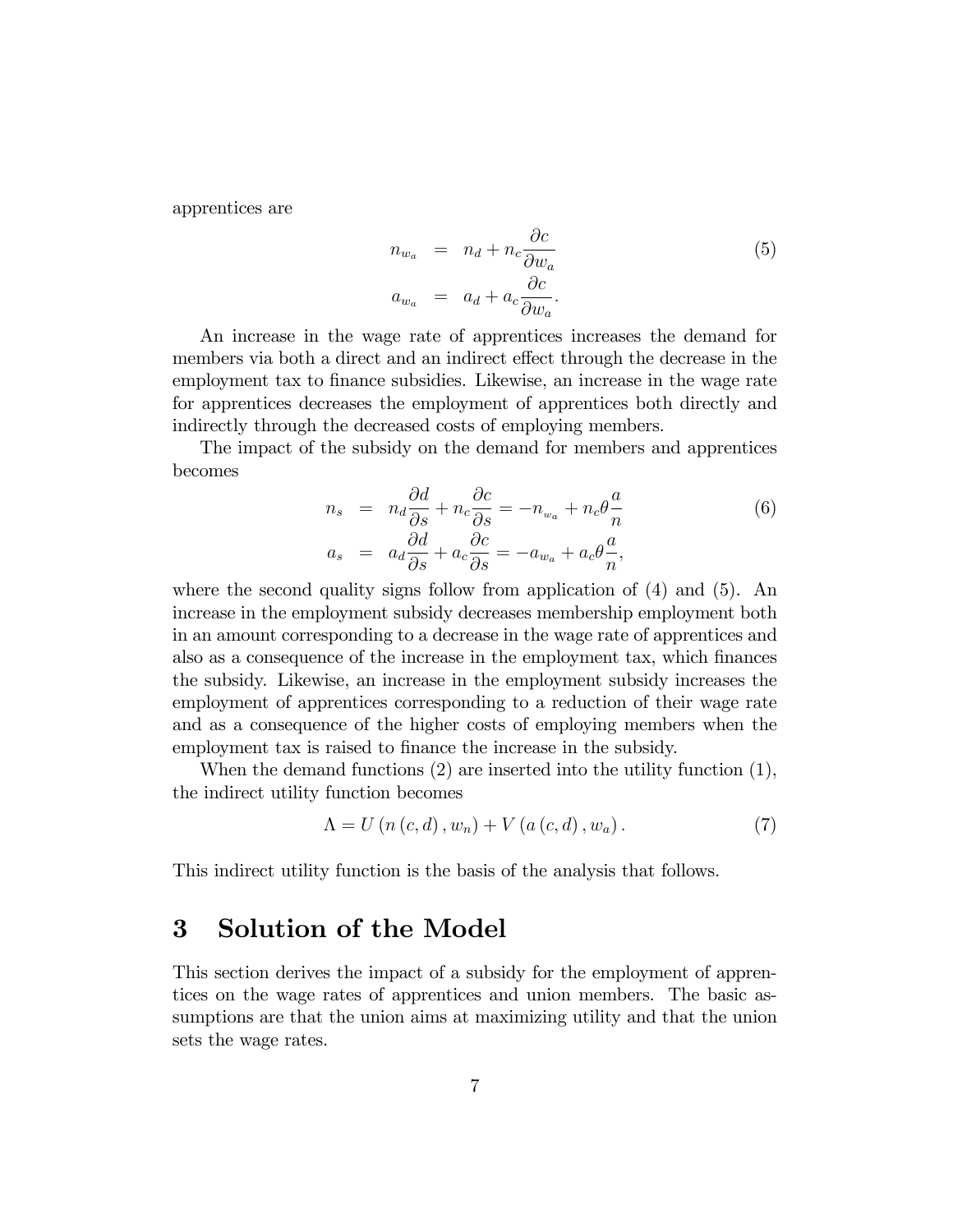Differentiation of the indirect utility function  $(7)$  with respect to the choice parameters of the union yields the first-order conditions for utility maximization. Differentiation with respect to the wage rate for members yields

$$
\Lambda_{w_n}(w_n, w_a, s) = U_n n_{w_n} + U_{w_n} + V_a a_{w_n} = 0.
$$
\n(8)

An increase in the wage rate for members results in a gain as employed members enjoy higher income,  $U_{w_n}$ , a loss as the employment of members decreases as a consequence of the wage increase,  $U_n n_{w_n}$ , and a gain when the employment of apprentices rises,  $V_a a_{w_n}$ . The first-order condition implies that the wage of members is increased until the gain of the increase equals the loss.

Differentiation of (7) with respect to the wage rate of apprentices yields

$$
\Lambda_{w_a}(w_n, w_a, s) = U_n n_{w_a} + V_{w_a} + V_a a_{w_a} = 0.
$$
\n(9)

The wage rate for apprentices is set to balance the gains and the losses of an increase in the wage rate: a gain for employed apprentices,  $V_{w_a}$ , a loss as employment of apprentices is reduced,  $V_a a_{w_a}$ , and a gain as employment of members increases,  $U_n n_{w_a}$ .

The two equations (8) and (9) implicitly determine the wage rate of members  $w_n$  and the wage rate of apprentices  $w_a$  as functions of the subsidy s. I obtain the multipliers by differentiating these two first-order equations with respect to the choice variables and the policy parameter, and subsequently solve for  $\partial w_n/\partial s$  and  $\partial w_a/\partial s$ .

Second-order partial derivatives are

$$
\Lambda_{w_n w_n} = U_{nn} n_{w_n}^2 + 2U_{nw_n} n_{w_n} + U_{w_n w_n} + V_{aa} n_{w_n}^2 + U_n n_{w_n w_n} + V_a n_{w_n w_n} < 0, \tag{10}
$$

and

$$
\Lambda_{w_a w_a} = U_{nn} n_{w_a}^2 + V_{aa} n_{w_a}^2 + 2V_{a w_a} n_{w_a} + V_{w_a w_a} + U_n n_{w_a w_a} + V_a n_{w_a w_a} < 0. \tag{11}
$$

The inequalities follow per assumption.

The second-order mixed derivative is

$$
\Lambda_{w_n w_a} = U_{nn} n_{w_n} n_{w_a} + U_{w_n n} n_{w_a} + V_{aa} a_{w_n} a_{w_a} + V_{a w_a} a_{w_n} + U_n n_{w_n w_a} + V_a a_{w_n w_a} \lessgtr 0.
$$
\n(12)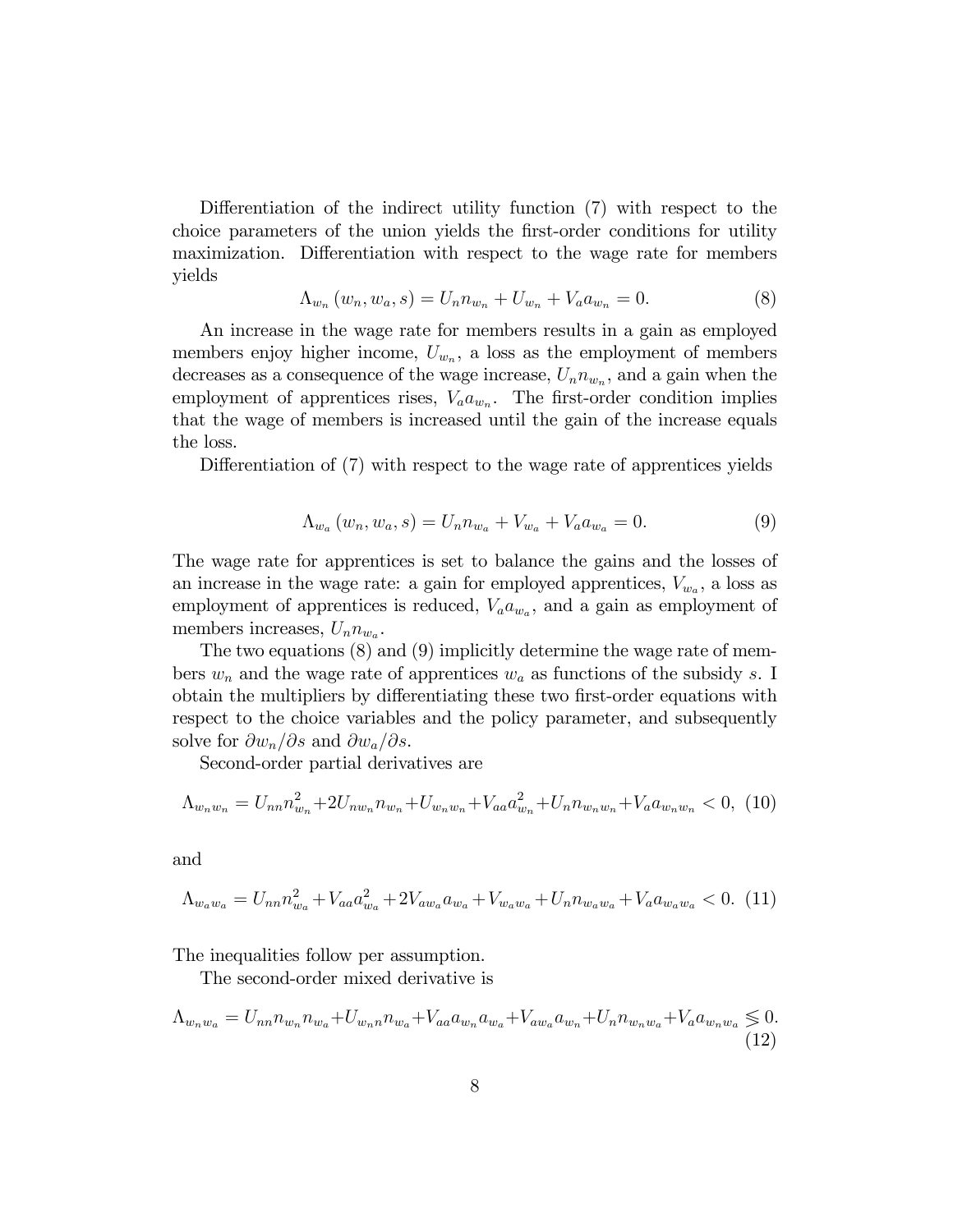This derivative cannot be signed without further assumptions.

I differentiate the first-order condition for the wage rate of members  $(8)$ with respect to s. Then I apply  $(6)$  and  $(12)$  and obtain

$$
\Lambda_{w_n s} = U_{nn} n_{w_n} n_s + U_{w_n n} n_s + V_{aa} a_{w_n} a_s
$$
  
= 
$$
-\Lambda_{w_n w_a} + V_{a w_a} a_{w_n} + \theta \frac{a}{n} E
$$
 (13)

where  $E = U_{nn} n_{w_n} n_c + U_{w_n n} n_c + V_{aa} a_{w_n} a_c$ . In the deduction enter changes in the slopes of the demand functions, that is, second-order partial derivatives of the demand functions. I have assumed that  $n_{w_n s} = -n_{w_n w_a}$  and  $a_{w_n s} =$  $-a_{w_n w_a}$ , which holds true if we look away from the financing effect of the subsidy on changes in the slopes of the demand functions.

The impact of an increase in the subsidy corresponds to a decrease in the wage rate of apprentices in the absence of the two last terms on the righthand side of (13). In contrast to the subsidy, the wage rate of apprentices might enter into the utility function of the union  $(V_{w_a} > 0)$ , giving rise to the middle term on the right-hand side. Although increases in wage rates are not supposed to be financed, increases in the employment subsidy are, thus giving rise to the last term on the right-hand side (when  $\theta > 0$ ).

Next, I differentiate the first-order condition for the wage rate of apprentices  $(9)$  with respect to s, apply  $(6)$  and  $(11)$  and obtain the result

$$
\Lambda_{w_a s} = U_{nn} n_{w_a} n_s + V_{aa} a_{w_a} a_s + V_{w_a a} a_s
$$
  
= 
$$
-\Lambda_{w_a w_a} + V_{w_a a} a_{w_a} + V_{w_a w_a} + \theta \frac{a}{n} F,
$$
 (14)

where  $F = U_{nn} n_{w_a} n_c + V_{w_a a} a_c + V_{aa} a_{w_a} a_c$ . The first term on the right-hand side shows that an increase in the subsidy corresponds to a decrease in the wage rate of apprentices. The next two terms arise when the wage rate of apprentices are included in the utility function of the union. The last term on the right-hand side of  $(14)$  takes into account that the subsidy is financed by an employment tax.

The system determining the multipliers with respect to the subsidy becomes

$$
\begin{bmatrix}\n\Lambda_{w_n w_n} & \Lambda_{w_n w_a} \\
\Lambda_{w_n w_a} & \Lambda_{w_a w_a}\n\end{bmatrix}\n\begin{bmatrix}\n\frac{\partial w_n}{\partial s} \\
\frac{\partial w_a}{\partial s}\n\end{bmatrix} =\n\begin{bmatrix}\n\Lambda_{w_n w_a} \\
\Lambda_{w_a w_a}\n\end{bmatrix} -\n\begin{bmatrix}\nV_{a w_a} a_{w_n} \\
V_{w_a a} a_{w_a} + V_{w_a w_a}\n\end{bmatrix} -\n\theta_n^a\n\begin{bmatrix}\nE \\
F\n\end{bmatrix}.
$$
\n(15)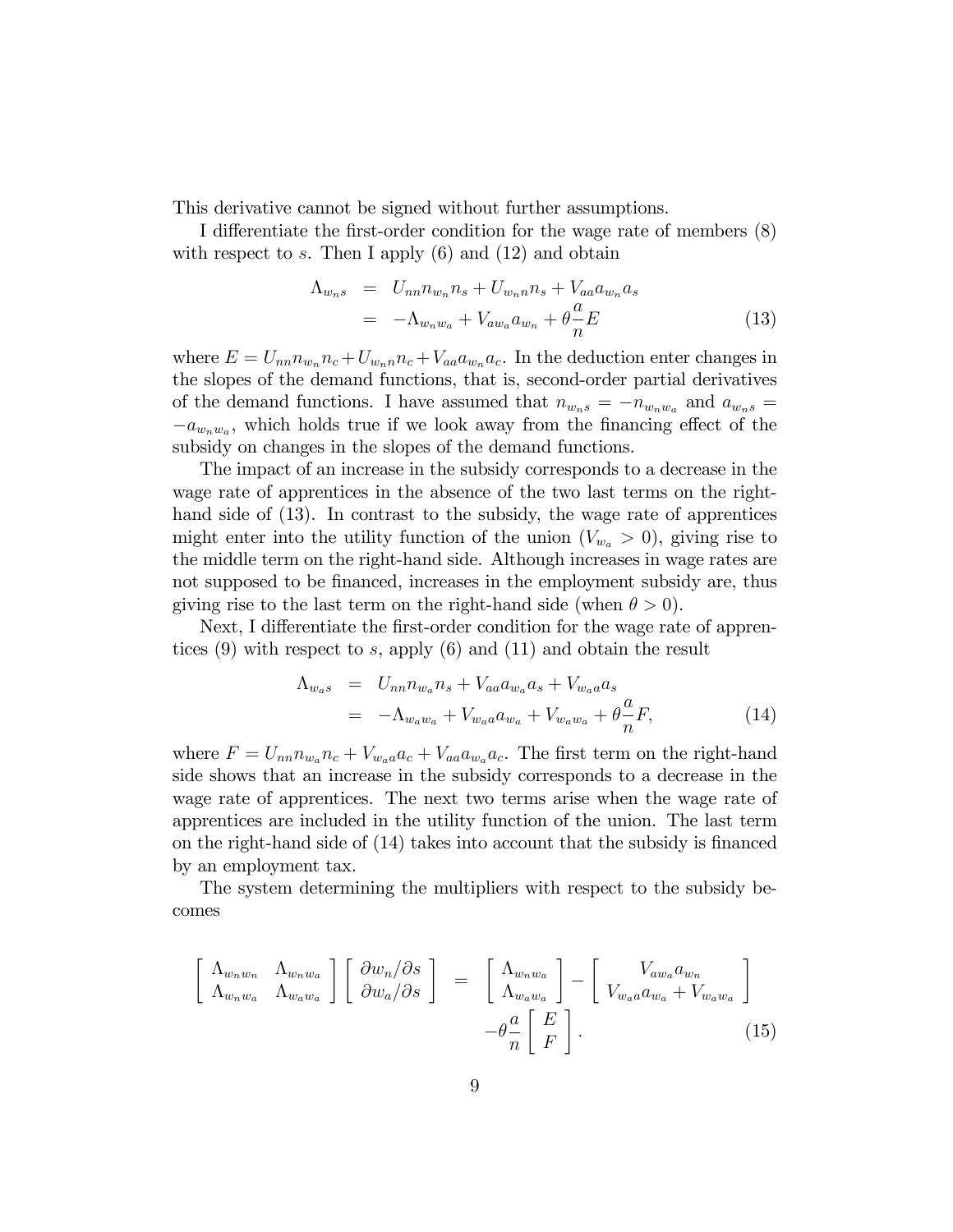The second-order derivatives (10), (11) and (12) enter into the matrix on the left-hand side, and the derivatives of the first-order condition with respect to the policy parameter, (13) and (14), enter on the right-hand side of (15) (with the sign reversed). The determinant of the Hessian matrix is  $D =$  $\Lambda_{w_n w_n} \Lambda_{w_a w_a} - \Lambda_{w_n w_a}^2$ , where  $D > 0$  per assumption.

I solve the system and re-arrange the different terms with the result

$$
\begin{bmatrix}\n\partial w_n/\partial s \\
\partial w_a/\partial s\n\end{bmatrix} = \begin{bmatrix}\n0 \\
1\n\end{bmatrix} - \frac{1}{D} \begin{bmatrix}\nV_{aw_a} (\Lambda_{w_a w_a} a_{w_n} - \Lambda_{w_n w_a} a_{w_a}) - \Lambda_{w_n w_a} V_{w_a w_a} \\
V_{aw_a} (\Lambda_{w_n w_n} a_{w_a} - \Lambda_{w_n w_a} a_{w_n}) + \Lambda_{w_n w_n} V_{w_a w_a}\n\end{bmatrix} + \theta \frac{a}{n} \frac{F}{D} \begin{bmatrix}\n\Lambda_{w_n w_a} - \Lambda_{w_a w_a} \frac{E}{F} \\
\Lambda_{w_n w_a} \frac{E}{F} - \Lambda_{w_n w_n}\n\end{bmatrix}.
$$
\n(16)

The solution consists of three terms on the right-hand side. These three terms corresponds to the three terms on the right-hand side of (15).

The last term on the right-hand side of  $(16)$  is the effect of financing the subsidy by an employment tax. The second term arises when the union places a positive value on a marginal increase in the wage rate of apprentices. The first term on the right-hand side of  $(16)$  is the effect of the subsidy without the effect of financing and in the absence of the wage rate of apprentices in the utility function of the union.

The next three sections contain interpretations of the solution. I interpret the three terms of the right-hand side of  $(16)$  in turn, first specializing the solution to the simplest case and then analysing the more complex cases.

## 4 The Union Values Employment of Apprentices

This section interprets a case in which the union values the employment of apprentices but not increases in the wages of apprentices on the margin. Furthermore, this section does not consider the effect of financing the subsidy by an employment tax. The case considered in this section is the simplest and functions as a benchmark. The other two cases, considered in the following sections, contain the benchmark as a special case and are thus more complex.

I first describe how to obtain the special case that this section analyses from the general solution of the maximization problem. The interpretation of the result follows more or less directly from the process of solving the problem.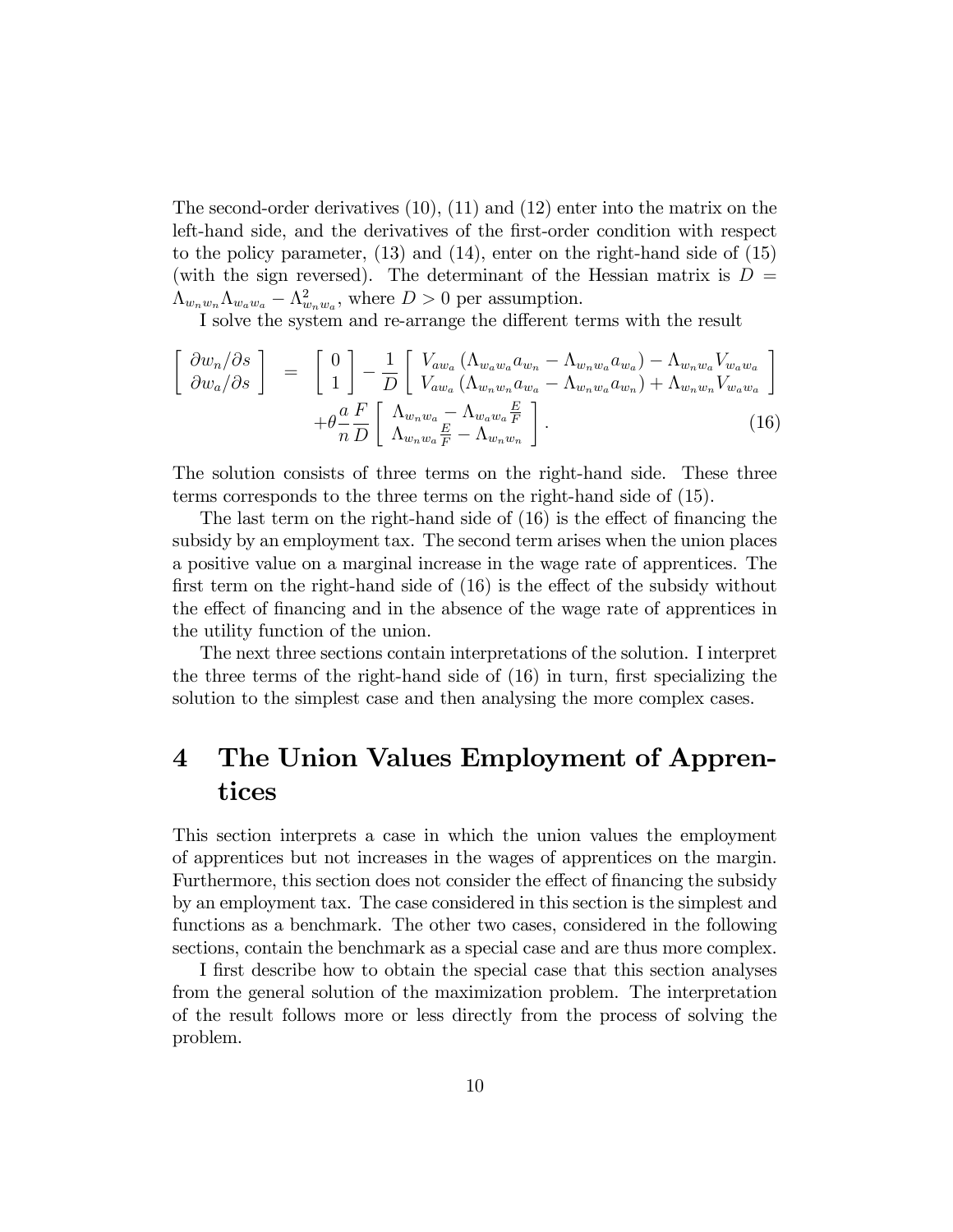One assumption in this section is that the union places zero value on further increases in the wage of apprentices, that is,  $V_{w_a} = 0$ , which implies  $V_{w_a w_a} = V_{a w_a} = 0$ . The implication is that the second term on the right-hand side of both (15) and (16) vanishes.

Another assumption is that the subsidy is not financed by an employment tax but in some other way that does not affect the wage formation process,  $\theta = 0$ . This assumption implies that the third expression on the right-hand side of both (15) and (16) goes away.

The remaining part on the right-hand side of  $(15)$  is the first term, which is identical with the second column of the matrix on the left-hand side of (15). It thus follows (from Cramer's rule) that the solution is  $(\partial w_n/\partial s)^a = 0$ and  $(\partial w_a/\partial s)^a = 1$  as stated in  $(16)^6$ .

The impact of a subsidy for employing apprentices is an increase in the wages of apprentices by the same amount as the subsidy, while all other variables are unaffected. This sharp result has a simple and intuitive explanation. The basis for the insight is that an increase in the employment subsidy according to (15) has an impact identical to a corresponding decrease in the wage rate of apprentices.

Before the subsidy, the union decided on an optimal combination of the wage rate of members, the employment of members and the employment of apprentices, given the trade-off between the variables determined by the demand functions for members and apprentices. The introduction of the subsidy implies an increase in the employment of apprentices and a decrease in the employment of members. From the point of view of the union this result is not optimal, and the union restores equilibrium by increasing the wage rate of apprentices by the same amount as the subsidy. This increase in the wage rate leaves the employment of apprentices and members at the same level as before the subsidy, and the same holds for the wage level for members. The union converts the employment subsidy for vocational training to an income subsidy to apprentices.

The basic assumption worth emphasizing is that the union cares about the employment of apprentices; if not, the union would make the employment of apprentices diminutive by increasing the wage rate of apprentices without bounds.

Given the assumptions in this section, a subsidy for employing apprentices

 $6T<sub>0</sub>$  compare the magnitude of the various multipliers, I denote simpler cases than the full solution in  $(16)$  by superscripts attached to the multipliers.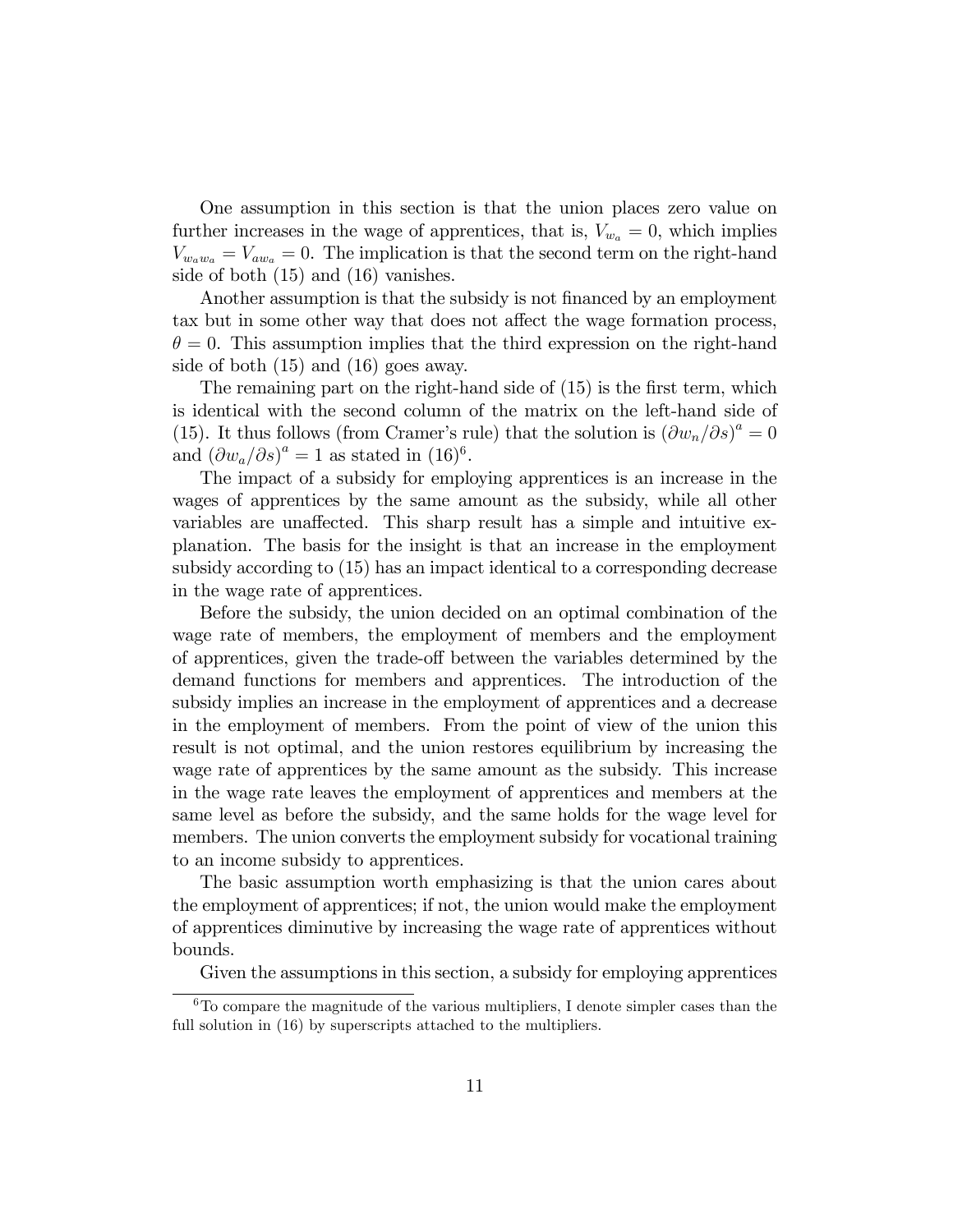is completely ineffective for obtaining the goal of the subsidy. However, when I analyse an alternative preference structure of the union, this conclusion changes.

## 5 The Union Values Employment and Wages of Apprentices

This section analyses the case in which the union values not only the employment but also the wages of apprentices. This case thus extends the analysis in the previous section, where the union values the employment of apprentices but not their wages.

The assumption is that the union places a positive but diminishing value of a marginal increase in the wages of apprentices, that is,  $V_{w_a} > 0$  and  $V_{w_a w_a} < 0$ . The implication is that the second term on the right-hand side of  $(16)$  is non-zero. As this section does not consider the effect of financing the subsidy, the third term on the right-hand side of (16) is zero; the assumption  $\theta = 0$  is maintained.

I first analyse a case in which the utility of the union is separable in apprentice employment and wages of apprentices,  $V_{aw_a} = 0$ ; then I extend the analysis to a case in which utility is non-separable in apprentice employment and wages. Separability implies that the entities involving parentheses in the second term on the right-hand side of (16) become zero.

I denote the multipliers with superscript  $b$  in the present case. The impact of the subsidy on the wages of apprentices becomes  $(\partial w_a/\partial s)^b$  $1 - \Lambda_{w_n w_n} V_{w_a w_a}/D$ . As  $V_{w_a w_a} < 0$  and as utility maximization implies  $\Lambda_{w_n w_n}$  < 0 and  $D > 0$ , the result is  $(\partial w_a/\partial s)^b < (\partial w_a/\partial s)^a = 1$ , where  $(\partial w_a/\partial s)^a$  is the multiplier from the previous section with  $V_{w_a} = 0$ . The wage rate of apprentices thus increases by less than the subsidy.

This result also has an intuitive explanation: when the union cares about the wages of apprentices, the value of wage increases at the margin is diminishing, and the union will thus not allow the wage rate of apprentices to increase by the full amount of the subsidy. Further increases in the wage rate are not valued to the same extent as previous increases, making a check on the amount that wages for apprentices go up as a consequence of the subsidy. Instead, the union applies a part of the subsidy for other purposes about which the union cares, in particular the employment of apprentices.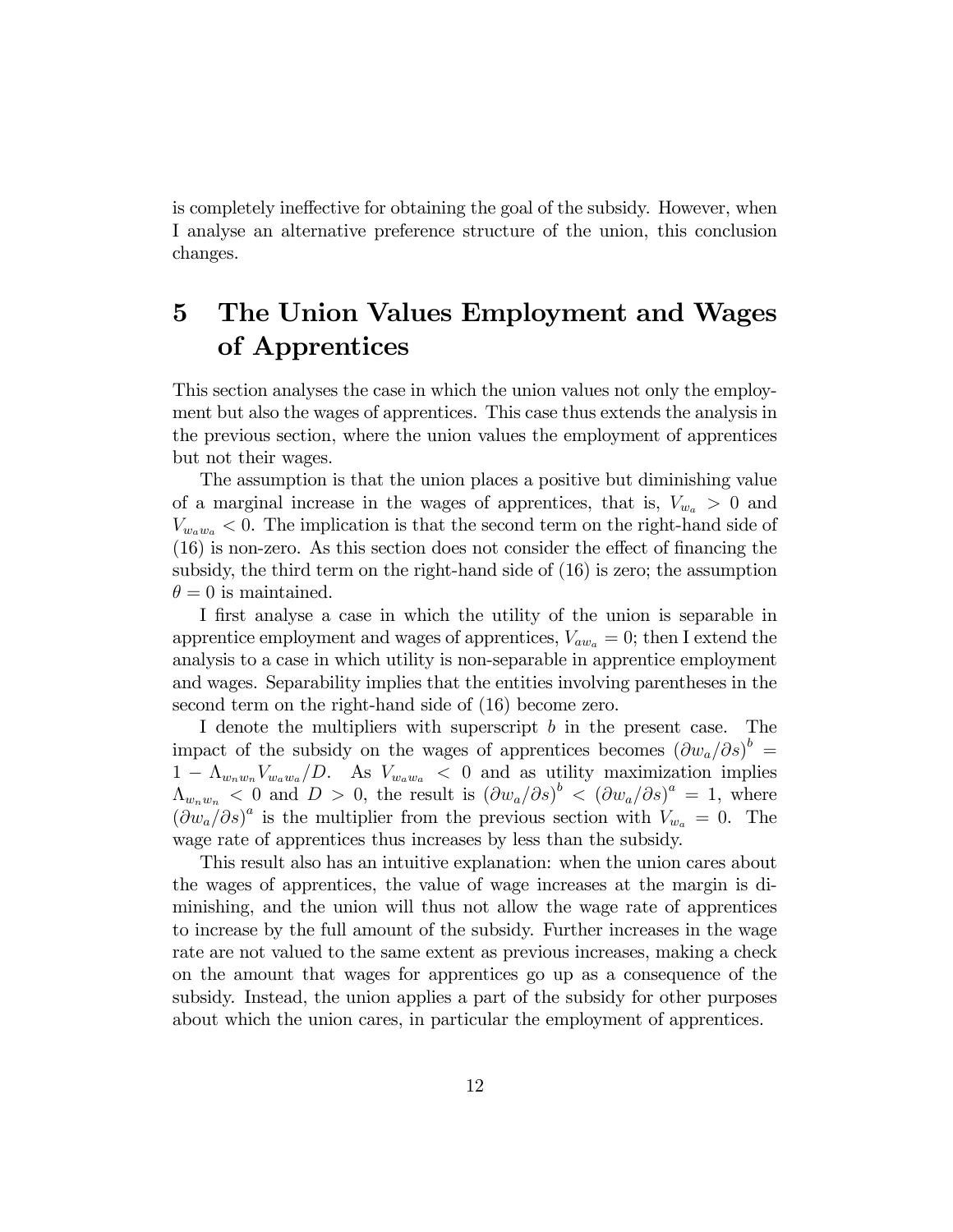Under the assumption in the previous section, the union did not care about the wage rate of the apprentices. This wage rate was thus set for obtaining desired levels of the entities that entered into the utility function of the union: employment and wages for members, and employment of apprentices. The outcome in the present case is thus the intuitive, but perhaps paradoxical, result that when the union actually cares about the wages of apprentices, the wage increase as a consequence of an employment subsidy is smaller than when the union does not care. As this result is valid on the margin, it reveals nothing about the levels of the wage rate of apprentices in the two cases.

The effect on the wage rate of members becomes  $(\partial w_n/\partial s)^b = \Lambda_{w_nw_a}V_{w_a w_a}/D$ . As  $V_{w_a w_a} < 0$  and utility maximization implies  $D > 0$ , the multiplier takes the same sign as  $\Lambda_{w_n w_a}$ . According to the expression for the second-order mixed derivative in (12),  $U_{w_n n} > 0$  is a sufficient but not necessary condition for making  $\Lambda_{w_n w_a} > 0$ .<sup>7</sup> The property  $U_{w_n n} > 0$  is a standard assumption and is fulfilled when the general utility function  $U(n, w_n)$  takes functional forms as for example the utilitarian utility function and the CES utility function. When  $\Lambda_{w_n w_a} > 0$ , I obtain the result  $(\partial w_n/\partial s)^b < (\partial w_n/\partial s)^a = 0$ , where  $(\partial w_n/\partial s)^a$  is the multiplier from the previous section with  $V_{w_a} = 0$ . The employment subsidy for apprentices entails a decrease in the wage rate of members.

Next I relax the assumption of separability between the employment and wages of apprentices,  $V_{aw_a} \neq 0$ , and conduct the analysis under the standard assumption  $V_{aw_a} > 0$ . Larger employment of apprentices increases the marginal evaluation of increases in wages of apprentices.

For ease of interpretation, I eliminate the derivatives of the demand function for apprentices in the first part in the second bracket in (16). Under standard regularity conditions, demand functions are homogeneous of degree zero in factor prices, implying  $0 = a_{w_n} w_n + a_{w_a} w_a$ .<sup>8</sup>

In the expression for  $\partial w_a/\partial s$ , the condition for a positive term in the first part of the second bracket in (16) is  $\Lambda_{w_n w_n} a_{w_n} - \Lambda_{w_n w_n} a_{w_n} > 0$ , which can be rewritten as

<sup>&</sup>lt;sup>7</sup>The term in  $\Lambda_{w_n w_a}$  involving  $V_{aw_a}$  vanishes, as I assume  $V_{aw_a} = 0$  in the first part of this section.

<sup>&</sup>lt;sup>8</sup>The equation follows from applying Euler's theorem for homogeneous functions. For the homogeneity property of the demand function, see e.g. Varian (1992), p. 76. In the following deductions I approximate labour costs by wage rates.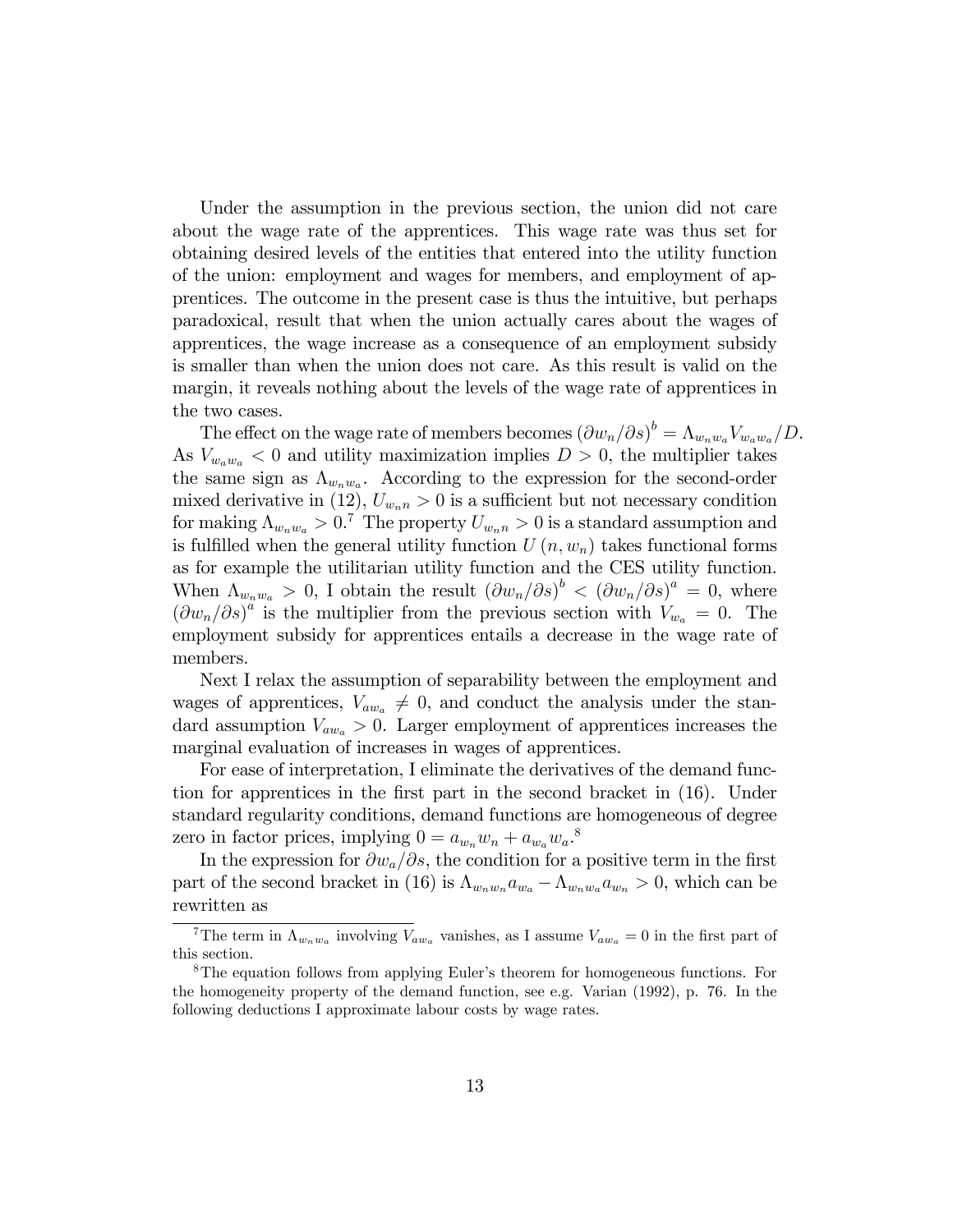$$
\Lambda_{w_n w_n} < -\frac{w_a}{w_n} \Lambda_{w_n w_a}.\tag{17}
$$

This inequality is likely to be fulfilled for two reasons. First, the wages of apprentices typically constitute less than half of the wages for members. Second, according to the expression for the determinant D, on average the second-order partial derivatives dominate the second-order mixed derivative in numerical value, as the geometric average of  $|\Lambda_{w_n w_n}|$  and  $|\Lambda_{w_a w_a}|$  is larger than  $\Lambda_{w_n w_a}$ .

When the inequality  $(17)$  is fulfilled, the first part of the second bracket in the expression for  $\partial w_a/\partial s$  in (16) is positive. The implication is  $(\partial w_a/\partial s)^c$  $(\partial w_a/\partial s)^b$ , where  $(\partial w_a/\partial s)^b$  is the previous multiplier in this section derived under the assumption  $V_{aw_a} = 0$ . The assumption  $V_{aw_a} > 0$  thus implies reduced incidence of the employment subsidy.

Under the assumption  $V_{aw_a} > 0$ , an increase in the wages of apprentices implies that the union values employment of apprentices higher. This higher valuation of employment implies a moderation of the wage increase of apprentices relative to the case where the valuation of employment is unaffected.

The analysis in this section shows that the union will increase the wage rate of apprentices with less than the subsidy if the union places a positive but diminishing value on further increases in this wage rate. Under the assumptions of this section, an employment subsidy scheme will thus be effective in furthering the employment of apprentices. However, the financing of the subsidy by an employment tax might reverse this conclusion.

# 6 The Subsidy is Financed by an Employment Tax

This section analyses the effect of financing the subsidy by an employment tax. This type of financing is common for subsidies for training purposes.

The assumption in the deductions is that the employment tax finances the share  $\theta$  of the subsidy and that the rest of the subsidy is financed from other sources. The main reason for assuming partial Önancing is to isolate the effect of financing in the deductions. Full financing is a special case,  $\theta = 1$ , and the analysis thus comprises the case in which an employment tax completely Önances the employment subsidy.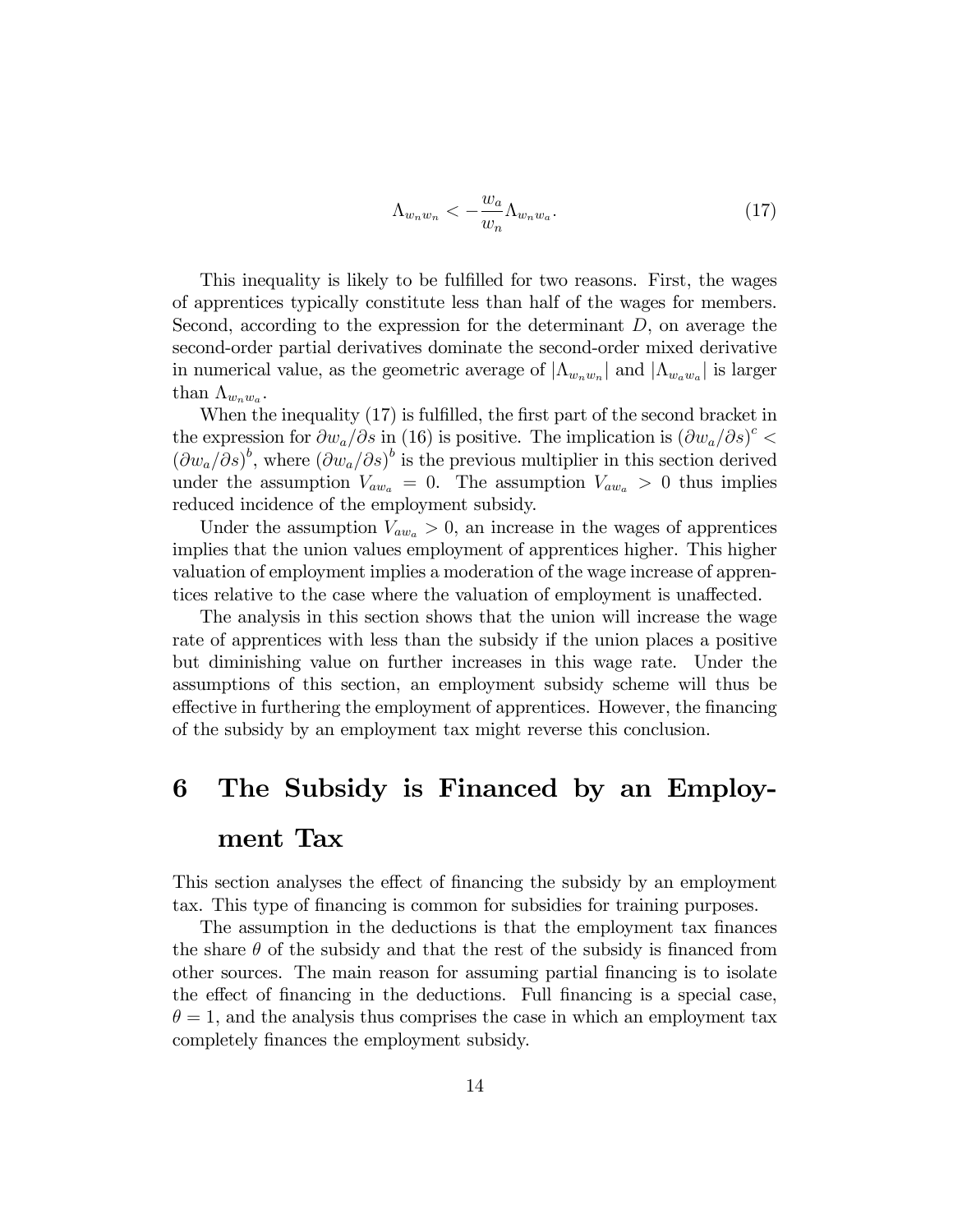The effect of financing appears as the third term on the right-hand side of (16), restated as

$$
\theta \frac{a}{n} \frac{F}{D} \left[ \begin{array}{c} \Lambda_{w_n w_a} - \Lambda_{w_a w_a} \frac{E}{F} \\ \Lambda_{w_n w_a} \frac{E}{F} - \Lambda_{w_n w_n} \end{array} \right] \begin{array}{c} < \\ < \end{array} \left[ \begin{array}{c} 0 \\ 0 \end{array} \right]. \tag{18}
$$

The signs do not follow with certainty but are likely to prevail according to the following discussion.

In (18) appears the ratio

$$
\frac{E}{F} = \frac{U_{nn} (n_c/a_c)^2 + U_{w_{n}n} (n_c/a_c^2) + V_{aa}}{-U_{nn} (n_c/a_c)^2 (w_n/w_a) + V_{w_{aa}} (1/a_c) - V_{aa} (w_n/w_a)} < 0.
$$
 (19)

The sign of this fraction stems from  $E < 0$  and  $F > 0$ , where  $U_{w_n} > 0$  is a sufficient condition for obtaining the sign of E in (13), and  $V_{w_a} > 0$  is a sufficient condition for obtaining the sign of  $F$  in (14). The expression for  $E/F$  on the right-hand side of (19) follows from rearranging, approximating cost changes with wages changes (implying  $n_{w_n} = n_c$ ,  $a_{w_n} = a_c$ ,  $n_{w_a} = n_d$  and  $a_{w_a} = a_d$ , and inserting  $n_d/n_c = -w_n/w_a$  (which follows when the demand for members is homogeneous of degree zero in factor prices).

The first and the last utility terms in both the numerator and denominator of (19) are identical, and they tend numerically to dominate the mixed derivative utility terms in the middle. Furthermore, the term  $w_n/w_a > 1$ attached to the Örst and the last terms in the denominator tends to make  $E/F < 1$ . I assume that the numerical value of the  $E/F$  ratio is not so much above one that it renders the the following analysis irrelevant.

From  $D = \Lambda_{w_n w_n} \Lambda_{w_a w_a} - \Lambda_{w_n w_a}^2 > 0$  follows that either  $|\Lambda_{w_n w_n}| > \Lambda_{w_n w_a}$ or  $|\Lambda_{w_a w_a}| > \Lambda_{w_n w_a}$ , or both. The positive sign in the second row of (18) follows when  $|\Lambda_{w_n w_n}| > \Lambda_{w_n w_a}$  and  $E/F < 1$ .

Consider the case where the union values employment but does not value the wages of apprentices, implying that the second term on the right-hand side of (16) vanishes. In this case I have obtained the result  $(\partial w_a/\partial s)^d$  $(\partial w_a/\partial s)^a = 1$ , where  $(\partial w_a/\partial s)^a$  is the benchmark multiplier from the section analysing the case where the union values only the employment of apprentices. The wage of apprentices increases by more than the subsidy.

The negative sign in the first row of (18) follows when  $|\Lambda_{w_a w_a}| > \Lambda_{w_n w_a}$ and the ratio  $E/F$  is not far below one. I have obtained  $(\partial w_n/\partial s)^d$  $(\partial w_n/\partial s)^a = 0$ , where  $(\partial w_n/\partial s)^a$  is the multiplier in the case where the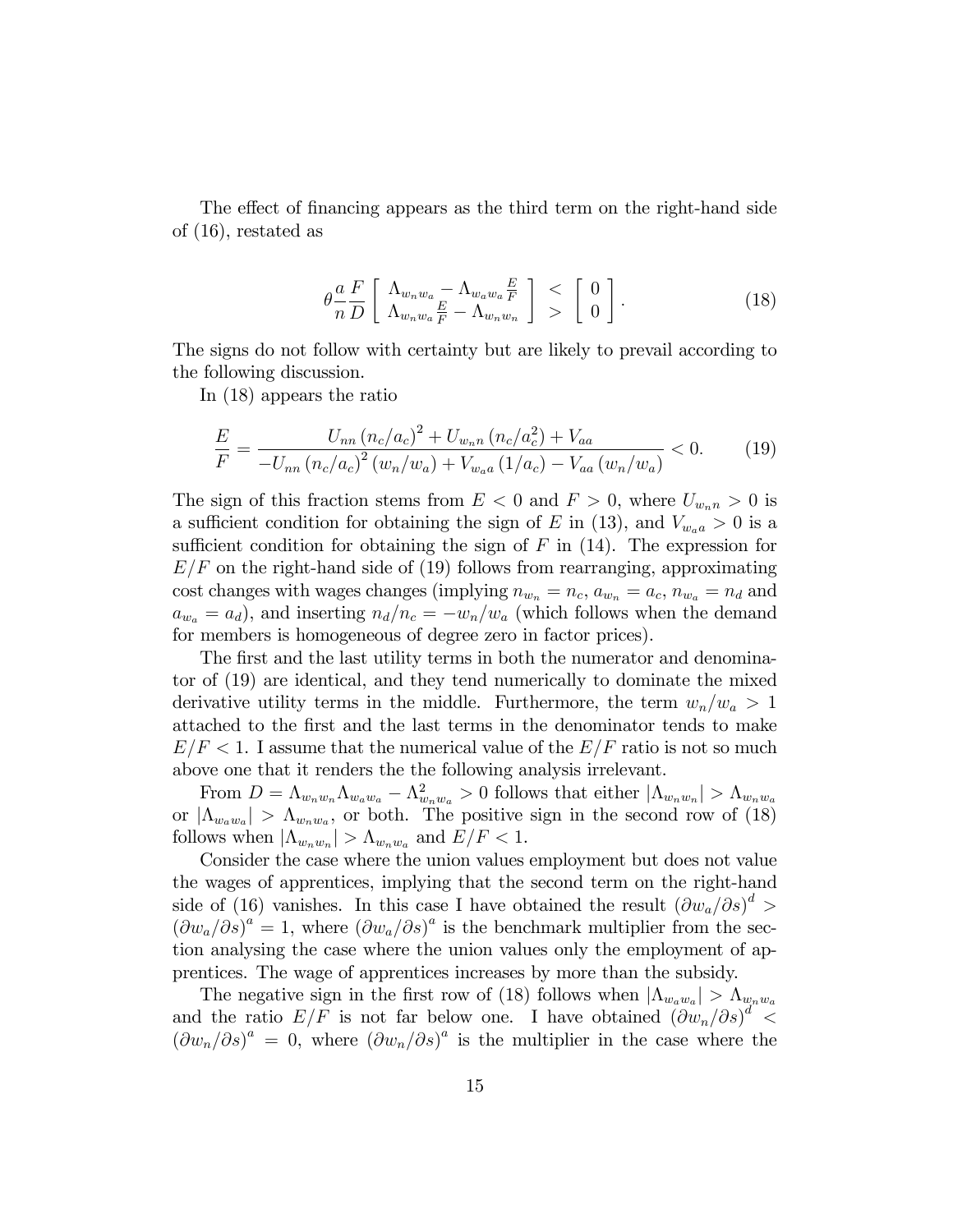union does not value further increases in apprenticeship wages. The wage of members tends to decrease as a consequence of the subsidy.

Both of these wage changes pull in the direction of a reduction in the employment of apprentices relative to the employment of members. As the  $a/n$ ratio is reduced, subsidies decrease as (consequently) does the employment tax. If one of the inequalities in  $(18)$  is not fulfilled, then the other inequality tends to be fulfilled. $9$ 

The intuition of the result is as follows: Assume that the union reacts to the introduction of the subsidy by increasing the wage rate of apprentices by the amount of the subsidy and leaving the wage rate of members unaltered. In the benchmark case,  $\theta = 0$ , the union thus restores membership employment, membership wage and the employment of apprentices to the pre-subsidy levels. In the case of financing,  $\theta > 0$ , an increase of the wage rate of apprentices by the amount of the subsidy and an unaltered wage rate of members results in increased costs of employing members and consequently a decreased employment of members. But this outcome cannot be optimal from the point of view of the union. The employment tax makes the union worse off, so the union will reduce all three entities that enter the criteria function: the decrease in membership employment is counteracted by a decrease in membership wage and a decrease in the employment of apprentices. The latter is obtained by increasing the wage rate by more than the subsidy (leading to a smaller employment tax and higher employment of members).

The expected effect of the financing scheme is thus a reduction of the employment of apprentices relative to the employment of members. The Önancing scheme consequently counteracts the purpose of the employment subsidy for vocational training.

### 7 Discussion

 $9As$  a check of the analystical results, I have carried out numerical calculations under the assumption of the following functional form  $\Omega = n^{\delta}w_n^{1-\delta} + \gamma a^{\epsilon}$ . Union utility is concave in apprenticeship employment and Cobb-Douglas in membership employment and wages, where  $\gamma$  is a weighting parameter. The wages of apprentices do not enter the utility of the union. The demand functions for members and apprentices are linear in costs. The results of various calculations with alternative parameter values are: (1) subsidies without financing result in complete incidence of the subsidy. (2) When an employment tax finances the subsidy, the wage of apprentices increases by more than the subsidy, and the employment of apprentices is reduced.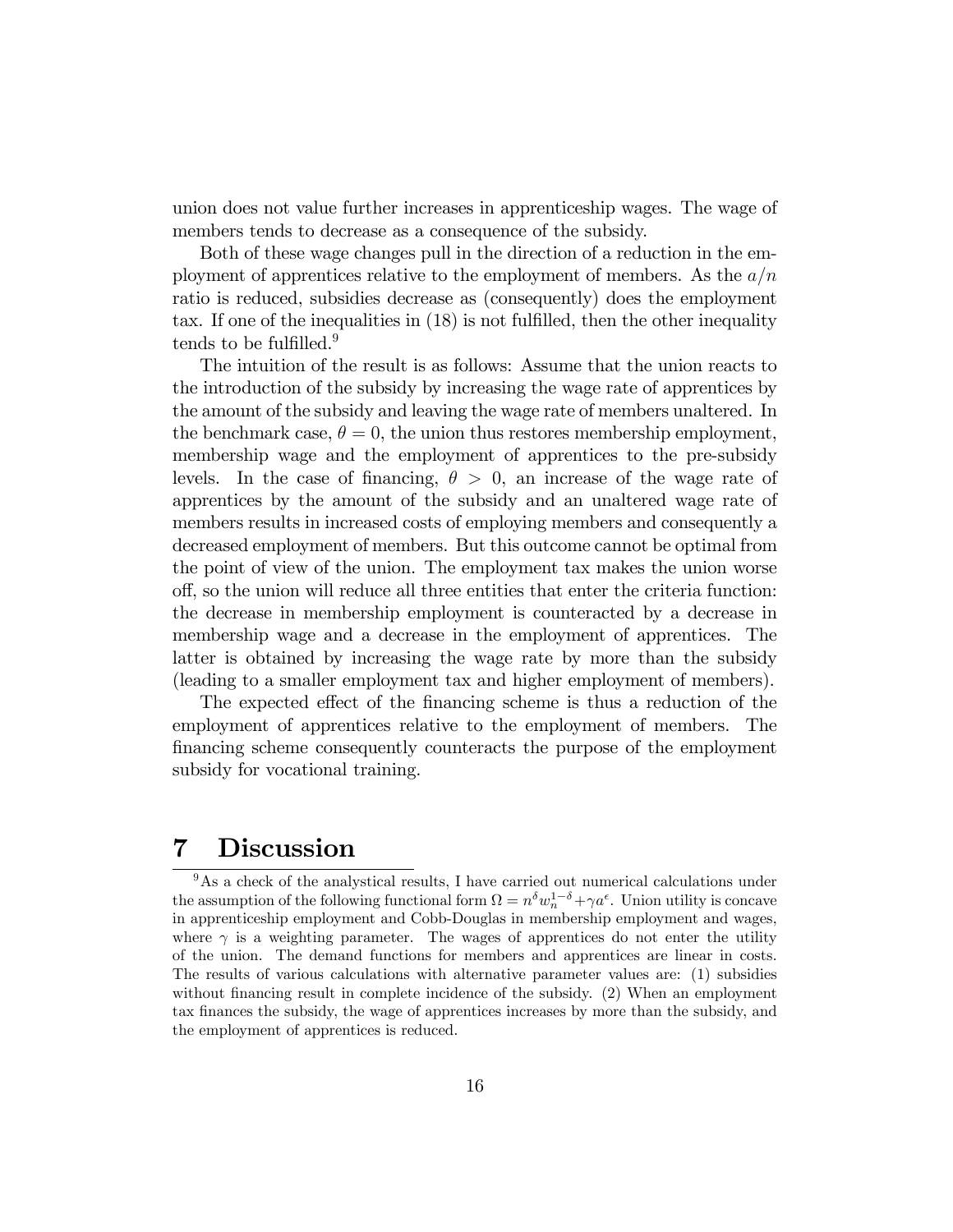Employment subsidies for vocational training is a common instrument for furthering a high skill level of the work force. The theoretical rationale is that these subsidies might have the potential of ameliorating training market failures that lead to under-investment in human capital.

Employment subsidies for furthering vocational training are not expected to have full effect, as wage rates to apprentices are likely to increase. This article has shown good reasons for expecting higher incidence rates than in the general case of subsidies for the employment of union members.

The benchmark case in this article is an incidence rate of one, making employment subsidies for vocational training completely ineffective. This case prevails when the union values the employment of apprentices but not the wages. The employment subsidy moves the constellation of membership employment, membership wage and apprenticeship employment away from a combination that is optimal from the point of view of the union. As the assumption of the analysis is that the union determines the wage rates, the union restores the equilibrium values of membership employment, membership wage and apprenticeship employment by increasing the wages of apprentices by the amount of the subsidy.

When the union values the wages of apprentices, the incidence rate becomes less than one. While higher wages of apprentices increase the utility of the union, the utility increases at a decreasing rate as the increase in apprentice wages becomes larger. The union will thus not increase the wage rate of apprentices by the full amount of the subsidy but instead use the opportunity to make members better of by increasing membership wages and employment. This is the logic underlying the ostensively counterintuitive result that the wages of apprentices increase more when the union does not value apprentice wages compared to the case when the union values further increases in apprentices wages.

Financing training subsidies by levies on employment is common. This article shows that employment taxes are expected to counteract the purpose of the subsidy. Financing the subsidy by an employment tax increases the cost of employing members and thus reduces membership employment. The union counteracts this drop in membership employment by increasing the wages of apprentices. The combined effects of subsidies and financing in the case where the union does not value further increases in apprentice wages is likely to be an incidence rate above one and a decreased employment of apprentices.

The theoretical analysis in this article might form the basis for an em-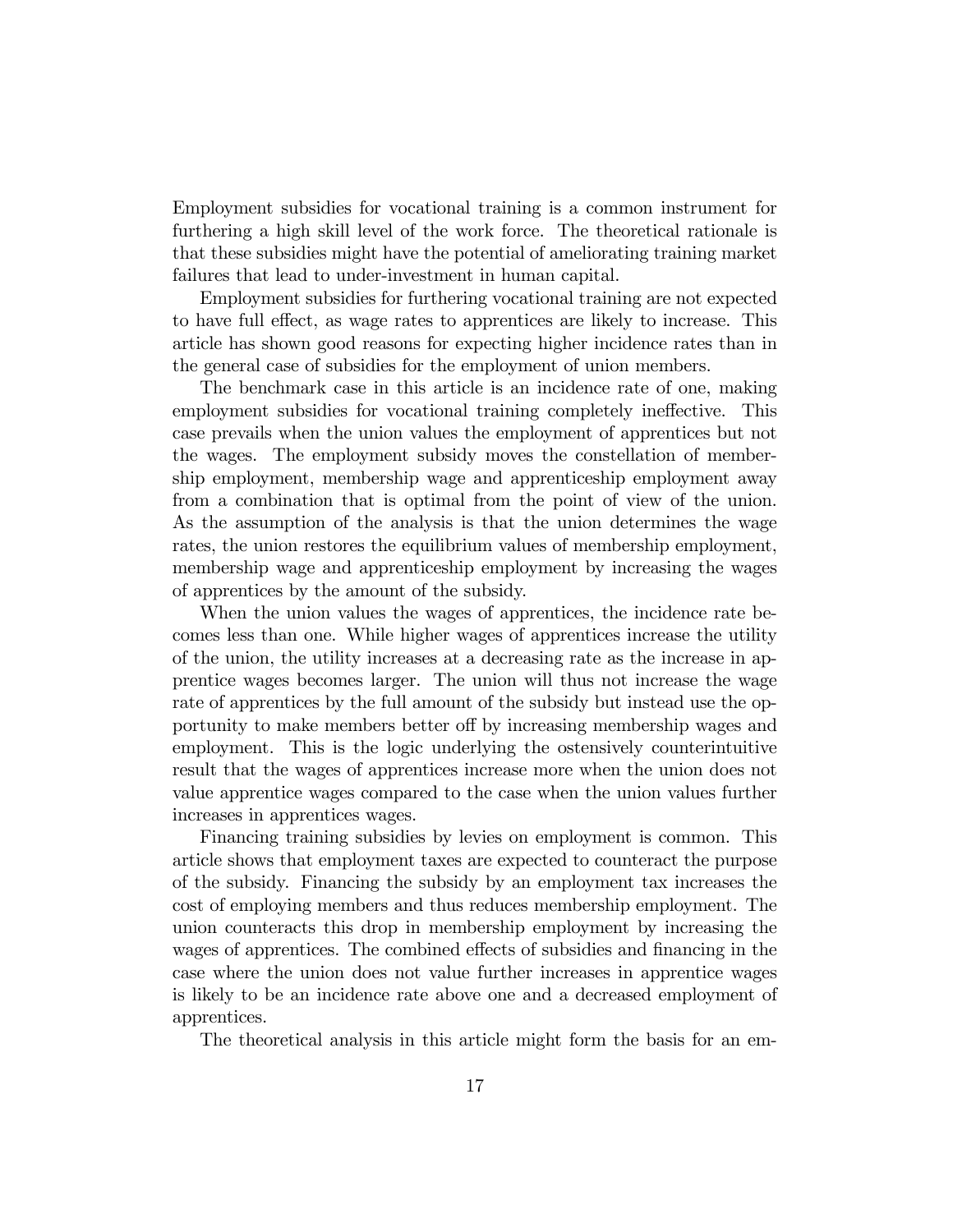pirical test of the results. If the goal of an empirical analysis is to obtain inference about the preference structure of the union, one line to follow is that of the classic papers of Farber (1978) and MaCurdy and Pencavel (1986). A more modest research agenda is to investigate whether indications of incidence of employment subsidy schemes for vocational training actually exist. As inferred from the results of the present article, knowledge of the preference structure of the union is not sufficient for drawing conclusions about the amount of incidence; the impact of the Önancing scheme has to be taken into account.

The impetus of this article is the observation that apprentice wages rose considerably after the introduction of employment subsidies for vocational training in Denmark (Albæk 2009). However, the ability of aggregate time series data to form the basis of inference about the incidence of employment subsidies appears limited. Disentangling the amount of incidence of subsidies from the effect of other factors of relevance for the wage formation of apprentices is difficult. Disaggregated data or microdata appear more suited for empirical analysis of the issue of incidence of employment subsidies for vocational training.

Another observation  $-\text{ which is not independent of the previous one - is}$ that the wages of apprentices in Denmark are much higher than the wages in Germany and Switzerland, which have large-scale apprenticeship systems but not large-scale employment subsidy schemes. The average wage rate of apprentices as a share of those of skilled workers is about 50 per cent in Denmark (Albæk 2009) but 27 per cent in Germany and 18 per cent in Switzerland (Ryan et al. 2010, table 6).<sup>10</sup> The ranking of the three countries with respect to apprentice wages is the reverse of the ranking according to the educational attainment mentioned in the introduction, as the participation rate is highest in Switzerland and lowest in Denmark. One explanation for the high apprentice wages in Denmark relative to Germany and Switzerland might be the Danish reliance on substantial employment subsidies for furthering vocational training.

The results in this article raise doubts about the effectiveness of the indiscriminate use of employment subsidies for furthering vocational training. Even when employment subsidies have the potential for alleviating failures

 $10$  I have converted the ratio of apprentice wages to those of unskilled workers in Figure  $3$  in Albæk (2009) for the last sample year, 2002, to the ratio of apprentice wages to those of skilled workers.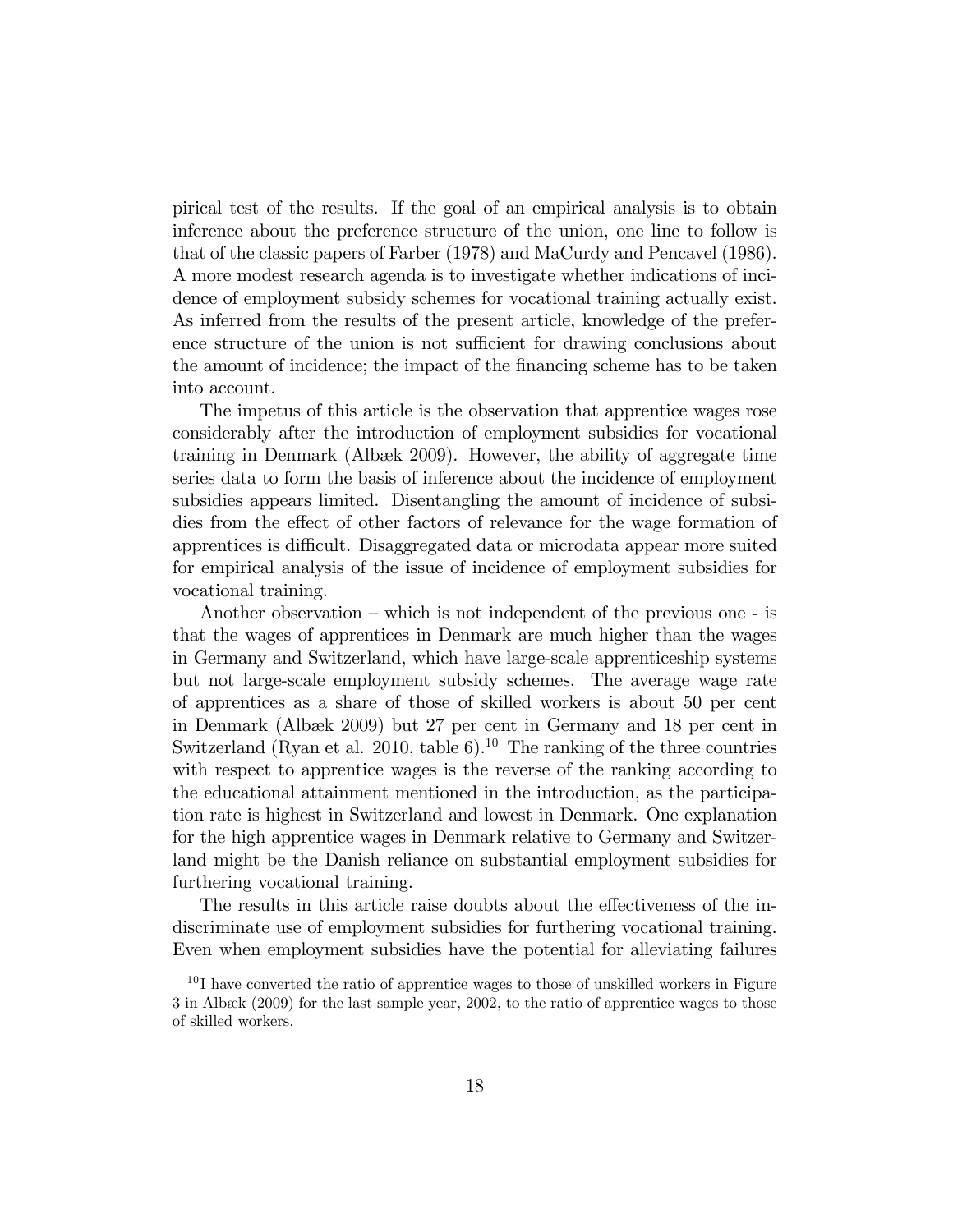in the training market, good reasons exist for expecting the effects of wage formation to counteract the goals of employment subsidies.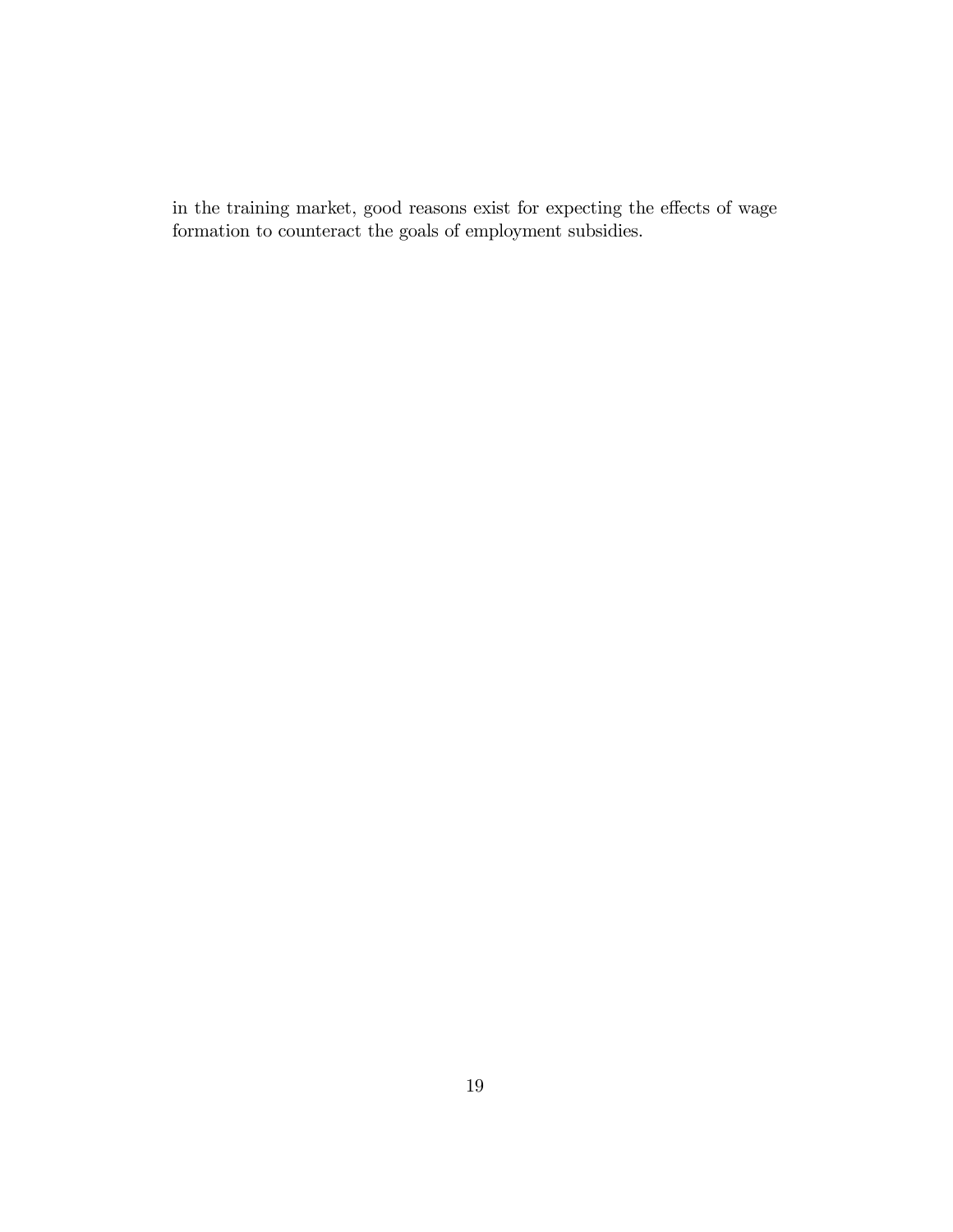#### References

Albæk, K. (2009): "The Danish apprenticeship system, 1931-2002: the role of subsidies and institutions," Applied Economics Quarterly 55, 39-60.

Acemoglu, D./Pischke, J.-S. (1998): "Why do firms train? Theory and evidence," The Quarterly Journal of Economics 113, 79-119.

 $Acemoglu, D./Pischke, J.S. (1999): "Beyond Becker: training in imper$ fect labour markets," Economic Journal 106, F112-F142.

Booth, A. L. (1995): The economics of the trade union, Cambridge, Cambridge University Press.

Brown, A.J.G./Merkl, C./Snower, D.J. (2011): "Comparing the effectiveness of employment subsidies," Labour Economics 18, 168-179.

Cahuc, P./Zylberberg, A. (2004): Labor economics, Cambridge, MIT Press.

Calmfors, L./Lang, H. (1995): "Macroeconomic effects of active labour market programmes in a union wage-setting model," Economic Journal 105, 601-619.

CEDEFOP (2011a): Germany. VET in Europe: Country Report.

CEDEFOP (2011b): Austria. VET in Europe: Country Report.

Dustmann, C./Schönberg, U. (2009): "Training and union wages," Review of Economics and Statistics 91, 363-376.

European Commission (2010): The Bruges Communiqué on enhanced European Cooperation in Vocational Education and Training for the period 2011-2020, Bruxelles, http://ec.europa.eu/education/lifelong-learningpolicy/doc/vocational/bruges\_en.pdf

Farber, H.S. (1978): "Individual preferences and union wage determination: the case of the United Mine Workers," The Journal of Political Economy 86, 923-942.

Holmlund, B./Lundborg, P.  $(1988)$ : "Unemployment insurance and union wage setting," Scandinavian Journal of Economics 90, 161-172.

IAB (2004): Kurzberict. Lehrstellenkrise: Ausbildung muss sich lohnen - auch für die Betriebe, Ausgabe Nr. 6.

Layard, R.G./Nickell, S./Jackman, R. (2005): Unemployment: macroeconomic performance and the labour market, Oxford, Oxford University Press.

 $MaCurdy$ , T.E./*Pencavel*, J.H. (1986): "Testing between competing models of wage and employment determination in unionized markets," The Journal of Political Economy 94, Part 2, S3-S39.